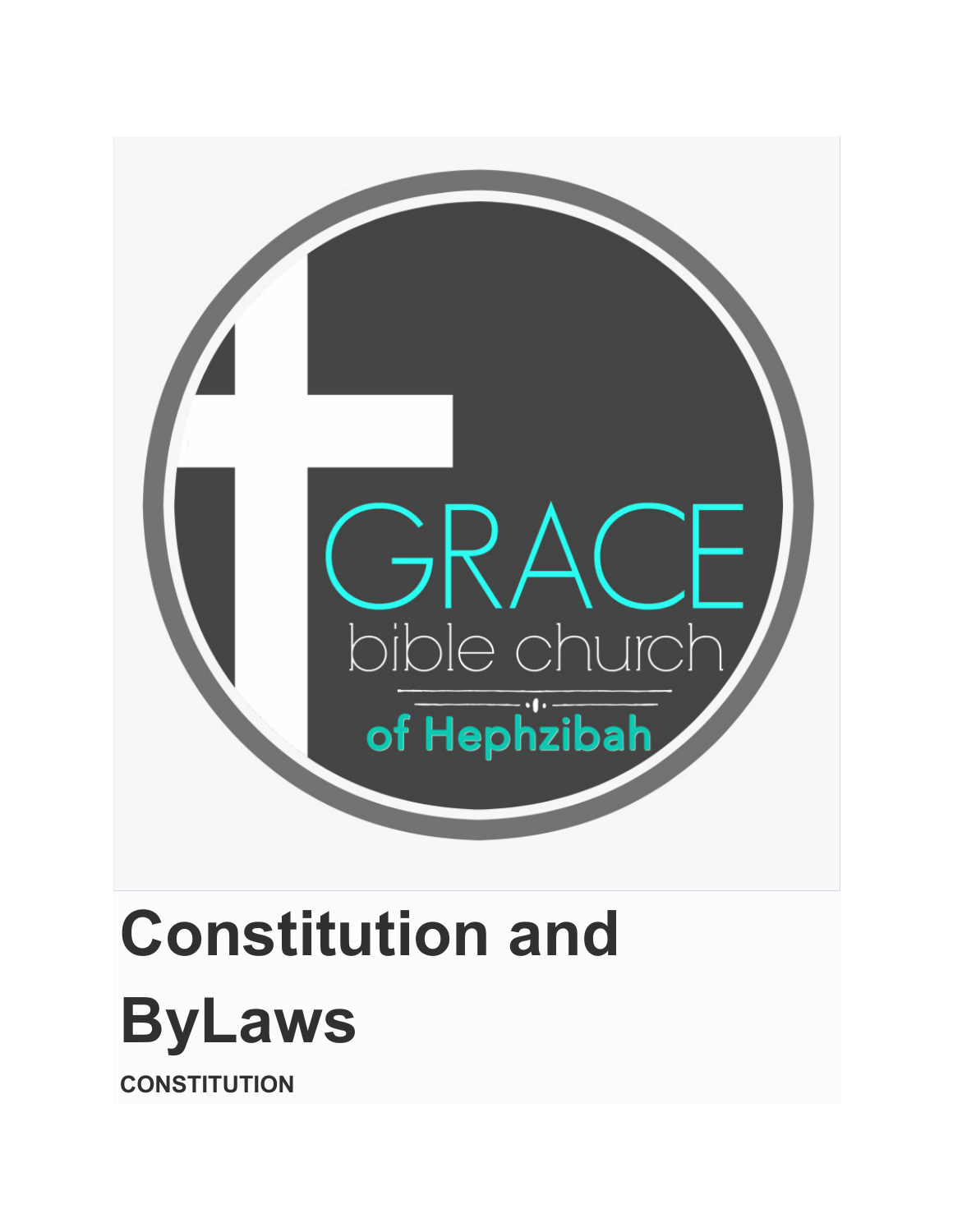**[Preface](http://truegraceofgod.org/constitution-and-bylaws/#Preface)** 

**[Preamble](http://truegraceofgod.org/constitution-and-bylaws/#Preamble)** 

[Article 1: Name](http://truegraceofgod.org/constitution-and-bylaws/#Constitution1)

[Article 2: Purpose](http://truegraceofgod.org/constitution-and-bylaws/#Constitution2)

[Article 3: Articles of Faith](http://truegraceofgod.org/constitution-and-bylaws/#Constitution3)

[Article 4: Church Government](http://truegraceofgod.org/constitution-and-bylaws/#Constitution4)

[Article 5: Membership](http://truegraceofgod.org/constitution-and-bylaws/#Constitution5)

[Article 6: Duties and Privileges of Membership](http://truegraceofgod.org/constitution-and-bylaws/#Constitution6)

[Article 7: Church Discipline](http://truegraceofgod.org/constitution-and-bylaws/#Constitution7)

[Article 8: Church Officers](http://truegraceofgod.org/constitution-and-bylaws/#Constitution8)

[Article 9: Ordinations](http://truegraceofgod.org/constitution-and-bylaws/#Constitution9)

[Article 10: Finances](http://truegraceofgod.org/constitution-and-bylaws/#Constitution10)

[Article 11: Amendments](http://truegraceofgod.org/constitution-and-bylaws/#Constitution11)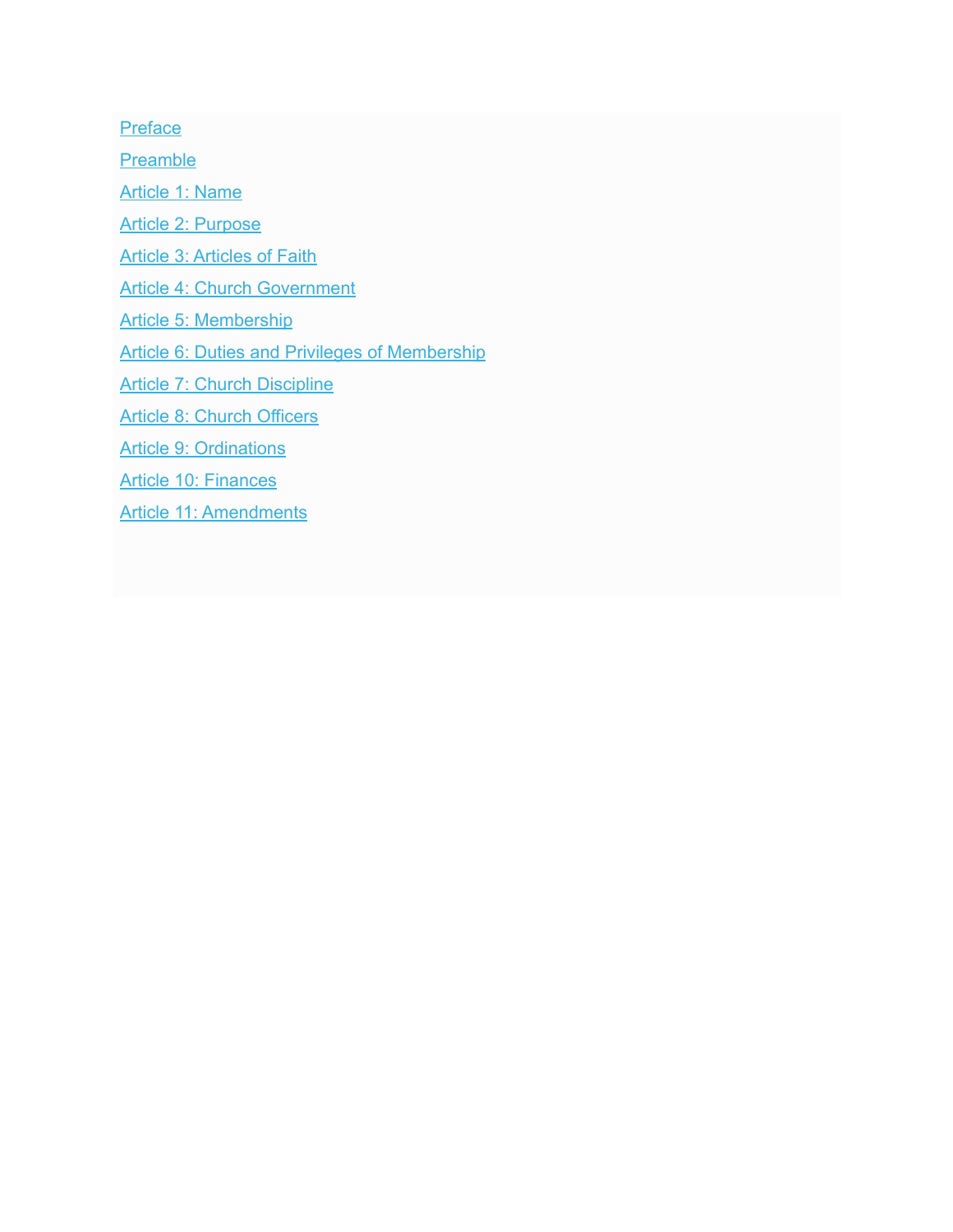### **BY-LAWS**

[Article 1: Meetings](http://truegraceofgod.org/constitution-and-bylaws/#Bylaws1) [Article 2: Elections](http://truegraceofgod.org/constitution-and-bylaws/#Bylaws2) [Article 3: Council of Appeal](http://truegraceofgod.org/constitution-and-bylaws/#Bylaws3) [Article 4: Clerk and Treasurer](http://truegraceofgod.org/constitution-and-bylaws/#Bylaws4) [Article 5: Finance Committee](http://truegraceofgod.org/constitution-and-bylaws/#Bylaws5) [Article 6: Church Corporation](http://truegraceofgod.org/constitution-and-bylaws/#Bylaws6) [Article 7: Amendments](http://truegraceofgod.org/constitution-and-bylaws/#Bylaws7)

### **CONSTITUTION**

# PREFACE

There are many good reasons why a New Testament Church should have Articles of Faith, a Covenant, and a constitution. Together they can greatly assist us in the efforts of biblically organizing and conducting the ministries which have been entrusted to us by our Head, Jesus Christ. It must be readily acknowledged, however, that these documents, despite their usefulness and precision, will avail nothing apart from the presence and power of the Spirit of God in a Church. It is with this keen awareness of our absolute dependence upon our great God, that these articles are set forth.

# PREAMBLE

Grace Bible Church of Hephzibah is comprised of followers of Jesus Christ who have united under His Lordship in covenant commitment to one another and to our God. We joyfully and wholeheartedly submit to His authority as it is revealed to us in His holy, inerrant, and infallible written Word.

Having carefully examined the Scriptures regarding the nature and purpose of the church, and the principles whereby it is to be governed, we, the members of Grace Bible Church of Hephzibah set forth the following articles, to which we voluntarily submit ourselves.

# ARTICLE I

### **NAME**

The name of this church shall be Grace Bible Church of Hephzibah

ARTICLE II **PURPOSE**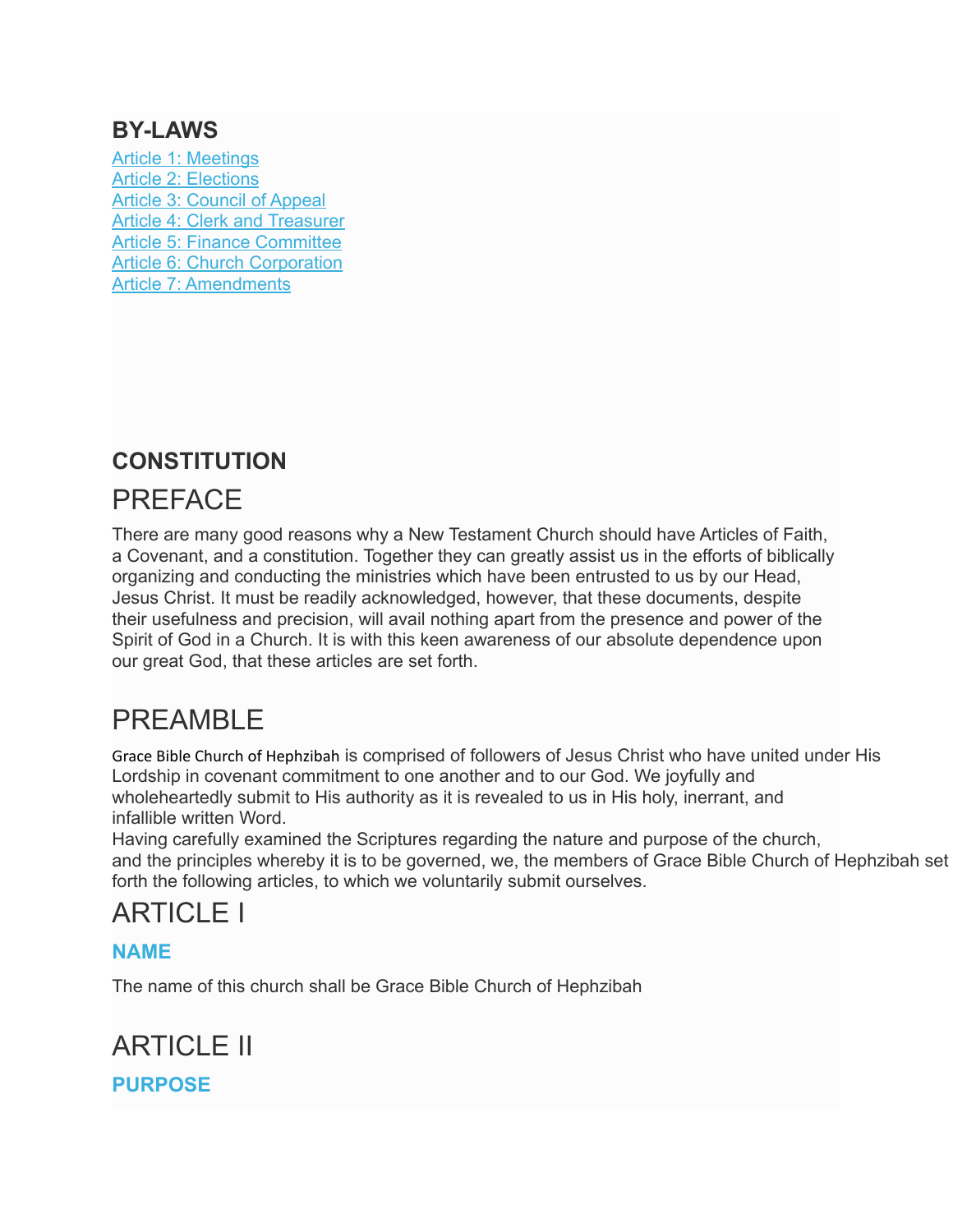The purpose of this church is to glorify the God of the Scriptures in promoting His worship, evangelizing sinners, and edifying saints. To this end we are committed to proclaiming God's perfect Law and His glorious Gospel of Grace in Jesus Christ throughout the world, and to defending the "faith that was once for all delivered to the saints" (Jude 3).

# ARTICLE III

### **ARTICLES OF FAITH**

[We do hereby adopt as the fullest expression of our faith the London Baptist Confession](http://truegraceofgod.org/1689-london-baptist-confession/)  of

[Faith of 1689](http://truegraceofgod.org/1689-london-baptist-confession/). We believe that this historic document is an excellent summary of the

fundamental truths of God's Word. We accept it, not as an authoritative rule or code of faith,

but as an aid to us in controversy, a confirmation of what we believe, and as a means of

growing together in grace. In this Confession the members of our church will have a body of

Divinity in small compass and by means of Scriptural proofs will be ready to give a reason for the hope that is in them (1 Peter 3:15).

# ARTICLE IV

### **CHURCH GOVERNMENT**

Jesus Christ is Lord and Head of this church. His will as expressed in the Holy Scriptures,

both Old and New Testaments, is the sole authority in matters of faith and practice. Grace Bible Church of Hephzibah

is a congregational church led by elders. We recognize that the authority of Christ is vested in the whole congregation (Galatians 1:8–10; Matthew 18:15–20) and that Christ has prescribed that local congregations be led by godly men who have been duly appointed to lead and oversee the church (Titus 1:5–11; 1 Timothy 1:4–5). The elders carefully give spiritual direction to the church for the joy of each member (2 Corinthians 1:24) and the members submissively follow the leadership of and obey the elders so that the elders may do their work with joy (Hebrews 13:17).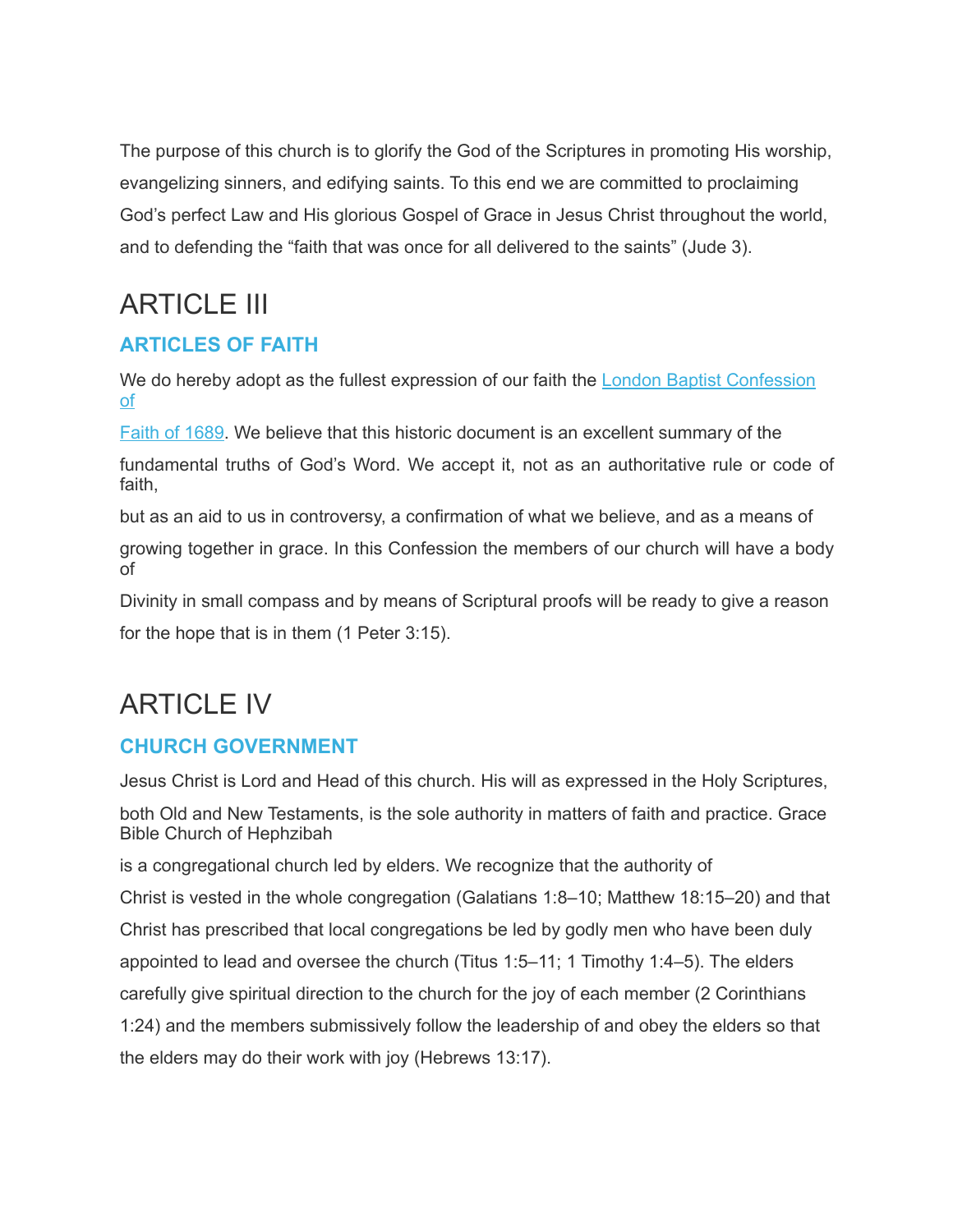Deacons serve the church in various capacities at the direction of the elders, focusing predominately on the physical needs of the church.

The church is subject to no other ecclesiastical body, but is associated with churches of the

Reformed Baptist Network for purposes of fellowship, consultation and cooperation. This,

and any other voluntary associations with other bodies shall not infringe on the rights of this

church. When it is thought desirable to have fellowship, consultation, and cooperation with local churches of like faith and order, this church may join itself to an association of

churches. Upon recommendation of the elders, such affiliations may be entered by a vote of

the congregation. Withdrawal from associations may be affected by the same procedure.

# ARTICLE V

### **MEMBERSHIP**

#### **Section 1: Requirements for Membership**

To be considered for membership in this church, a person must be a disciple of Jesus **Christ** 

and give biblical evidence of regeneration. Such a disciple must be baptized in obedience to

Christ following his or her conversion, and commit wholeheartedly to follow Jesus Christ as

Lord in accordance with Scripture.

The elders shall be responsible for determining each person's qualification for membership.

In making this determination, they may rely on a person's profession of faith, character of

life and such other evidence, as they deem appropriate.

#### **Section 2: Membership Process**

Any believer seeking membership at Grace Bible Church of Hephzibah should communicate their desire to

the elders, receive and work through a membership packet, and submit the completed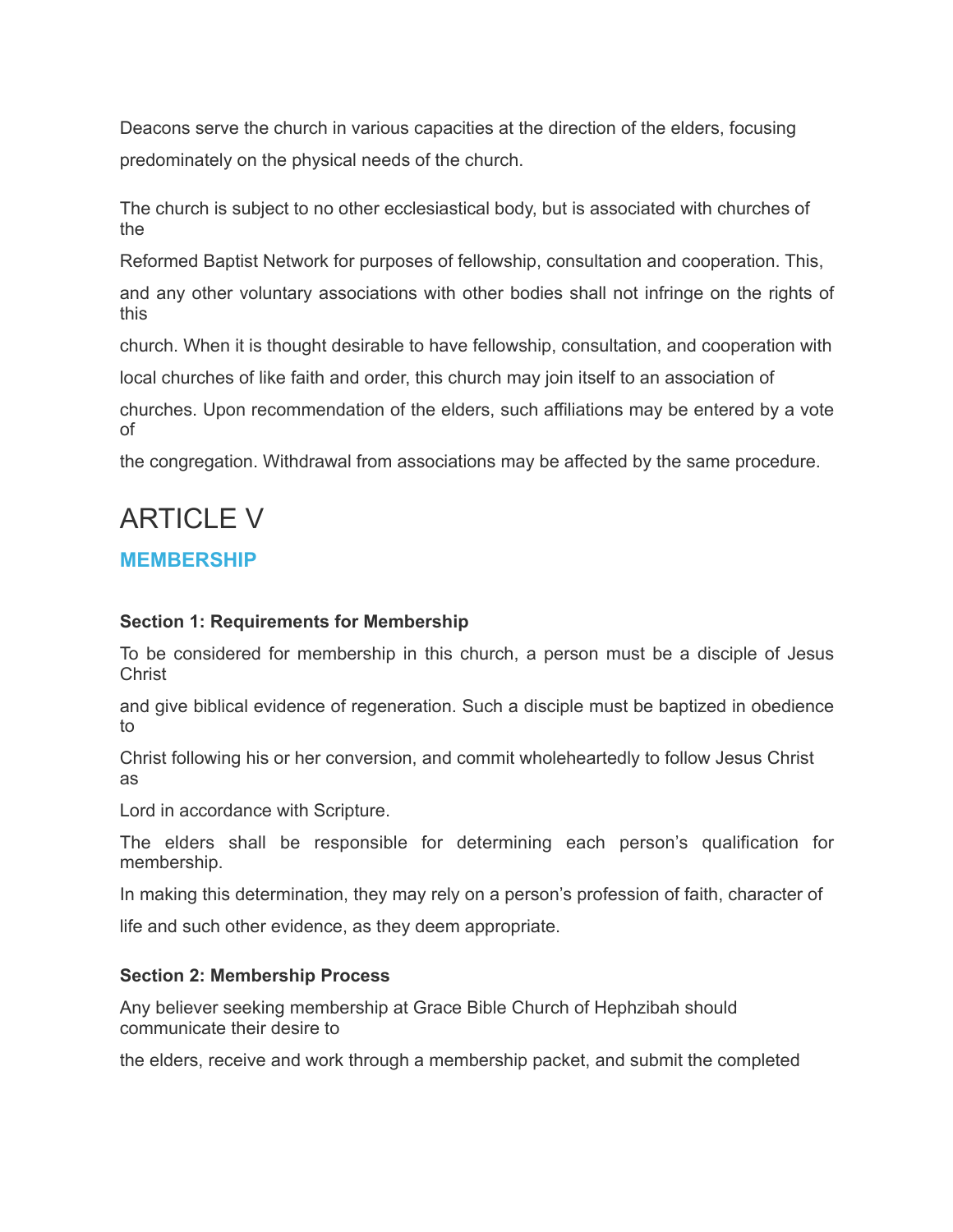forms. Each candidate must also meet with one or more elders for a membership interview

and agree to attend membership classes as provided by the elders. A time and place shall

be set for a meeting with the candidate, who shall attend and be questioned as to his or her

basic Christian experience, doctrinal beliefs, and seriousness of intention to support wholeheartedly the total ministry of this church, and to live for Christ in accordance with our

church covenant.

The elders may recommend a candidate for membership to the congregation at any members meeting of the church. The candidate may be received into membership upon acceptance of two-thirds of the members present.

Once a candidate is received into membership, he or she relinquishes their membership in

other churches.

Prospective members can be received into membership by:

A. PROFESSION OF FAITH AND BAPTISM — Any person who meets the above stated requirements shall apply for membership to the elders. Candidates will be received upon their baptism by immersion into membership of the church.

B. LETTER — Any person desiring to unite with this church, upon letter of recommendation

from another evangelical church of like faith and order, shall present such letter, or a promise thereof, to the elders.

C. STATEMENT OF FAITH — Any person desiring to unite with this church, upon their testimony of conversion and baptism as a believer by immersion, shall apply for membership to the elders.

#### **Section 3: Forms of Membership**

A. REGULAR — All who are received into the membership of the church on the above mentioned conditions shall be considered members in good standing until such status is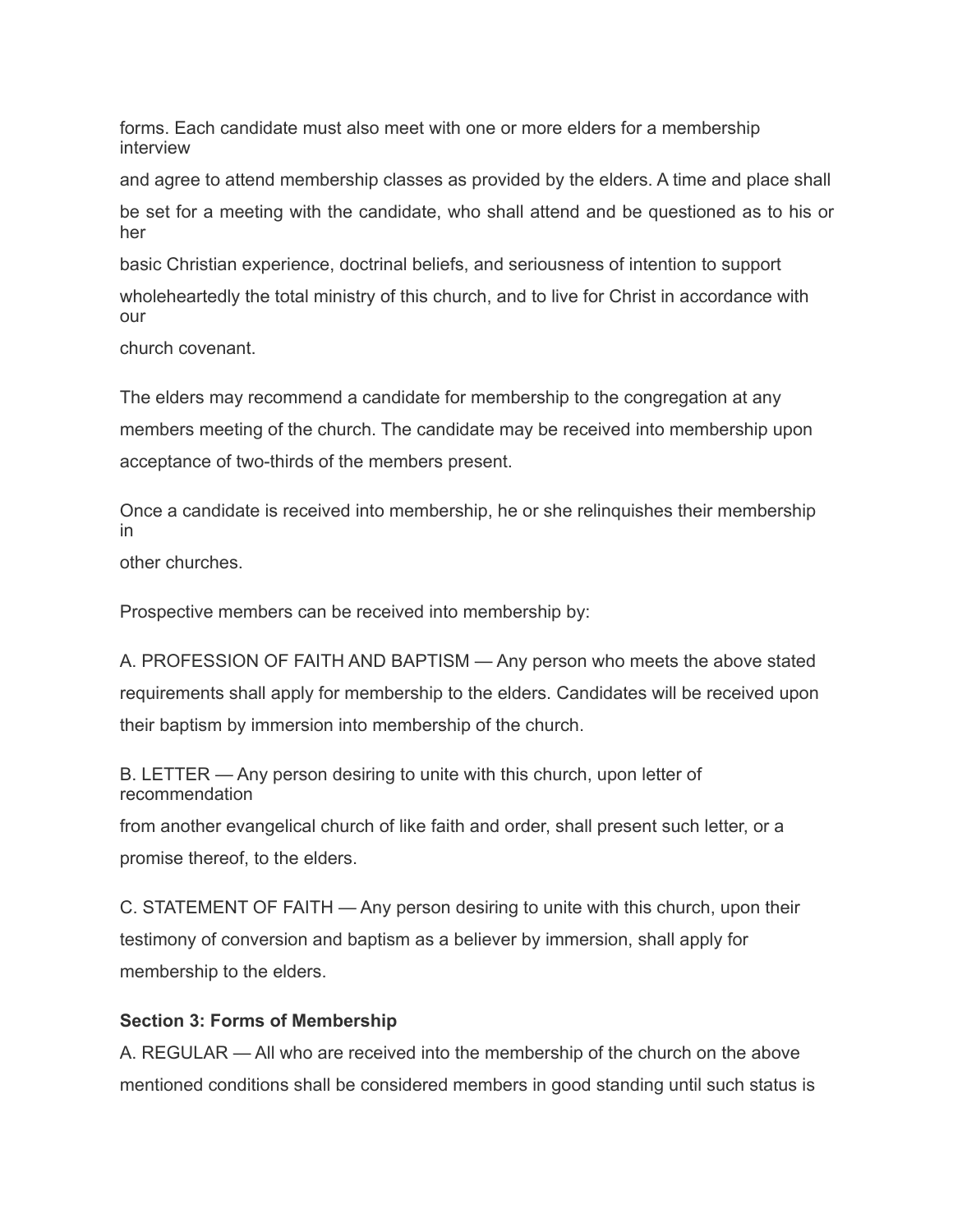changed by one of the conditions set forth in Article V, Section 4.

B. OTHER — The membership status of invalids, shut-ins, Christian workers, and others whose relationship to the church involves special consideration and circumstances, shall be

considered by the elders on a case-by-case basis. The elders will then make appropriate recommendations to the church.

#### **Section 4: Termination of Membership**

A member may be removed from the membership of Grace Bible Church of Hephzibah by:

A. DISMISSAL — At the recommendation of the elders and the approval of the congregation, letters of dismissal shall be granted to members who apply for them in writing, provided they are in good standing and not subject to or already under corrective discipline at the time of the application. When such letters have been granted, the relationship to this church shall be considered terminated.

B. EXCLUSION — If a member is habitually absent from the stated meetings of this church

without just cause, or is unwilling to resolve conflicts or settle differences in a Scriptural manner, or requests severance of membership, he or she may be excluded from the membership at the discretion of the elders, subject to the approval of the congregation.

C. TRANSFER — Letters of recommendation shall be granted upon the recommendation of

the elders and approval by the congregation to evangelical churches which request them, provided the member in question is in good standing and not subject to or already under discipline at the time of the application. When such letters have been granted, the relationship to this church shall be considered terminated. Letters of dismissal shall be forwarded and given only to other evangelical churches (Philemon 2).

D. EXCOMMUNICATION — It is right and in harmony with the Scriptures for the congregation, upon recommendation of the elders, to remove from this fellowship any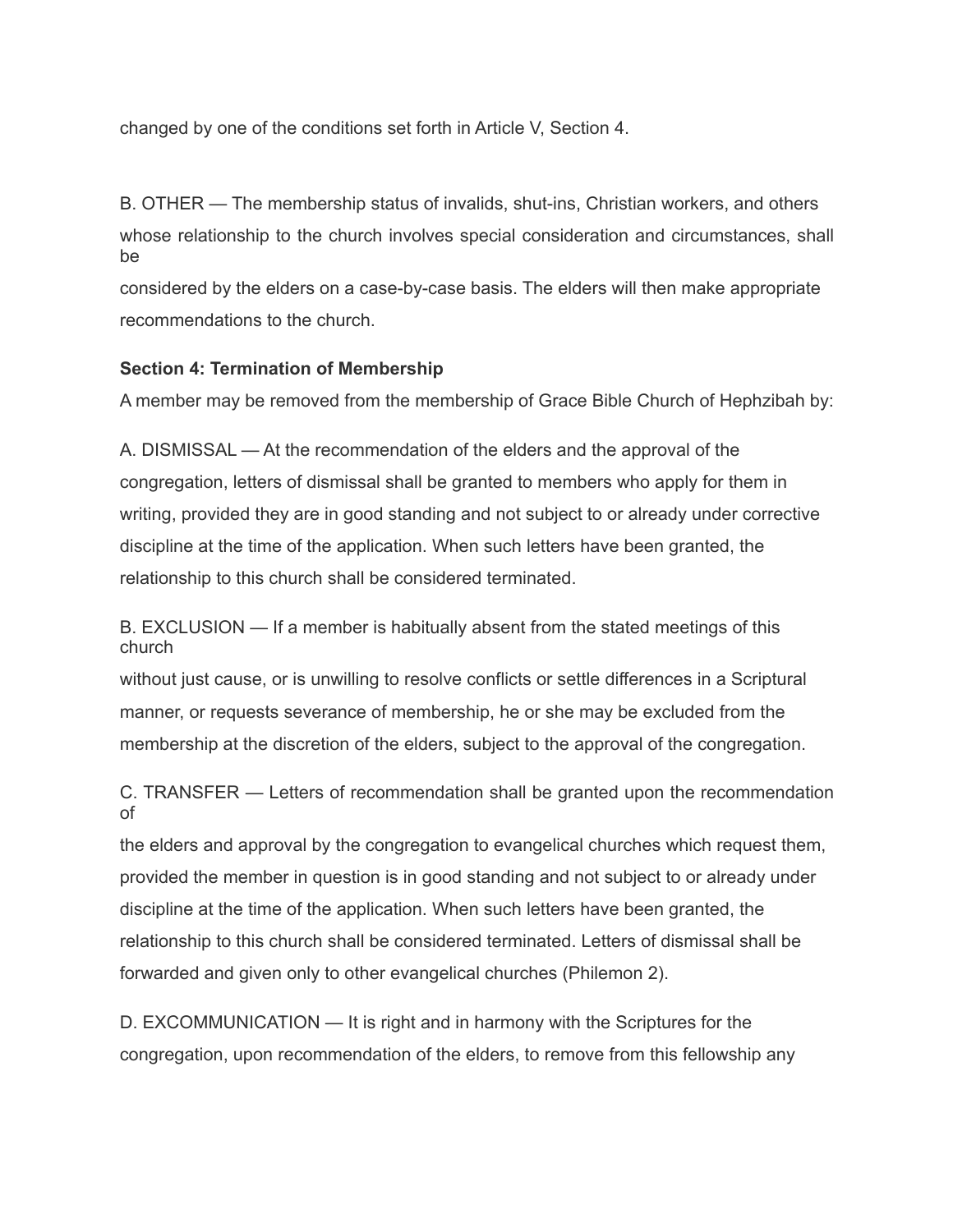person who persists in holding false or heretical doctrine; or who obviously and persistently

lives inconsistently with his profession; or who lives in violation of the law or public morals; or who walks disorderly; or who persists in disturbing the unity and peace of this church (Matthew 10:15ff; 1 Corinthians 5:1ff; 2 Thessalonians 3:6,11,15; Romans 16:17).

E. DEATH

# ARTICLE VI

### **DUTIES AND PRIVILEGES OF MEMBERSHIP**

Scripture instructs Christians to live together in local churches. In order to fulfill Scriptural responsibilities in following Christ according to His will, it is incumbent on every believer to unite with other believers in submission to the lordship of Christ in a local church.

#### **Section 1: Means of Grace**

All public and private means of grace, such as honoring the Lord's Day, faithful attendance

at the stated meetings of the church, daily systematic reading of the Bible, and private family worship shall be urged upon our members.

#### **Section 2: Marriage and Family Life**

Marriage is ordained by God and is exclusively a covenant relationship between one man

and one woman. Because God has ordained marriage and defined it as the covenant

relationship between one man, one woman, and Himself, New Start Church will only

recognize marriages between a biological man and a biological woman. Further, the pastors

and staff of Grace Bible Church of Hephzibah shall only participate in weddings and solemnize marriages

between one man and one woman. Finally, the facilities and property of Grace Bible Church of Hephzibah

shall not host any weddings or marriage celebrations except those that are between one

man and one woman. Christians who are married to each other are to relate to each other

not only as husband and wife but also as brother and sister in Christ.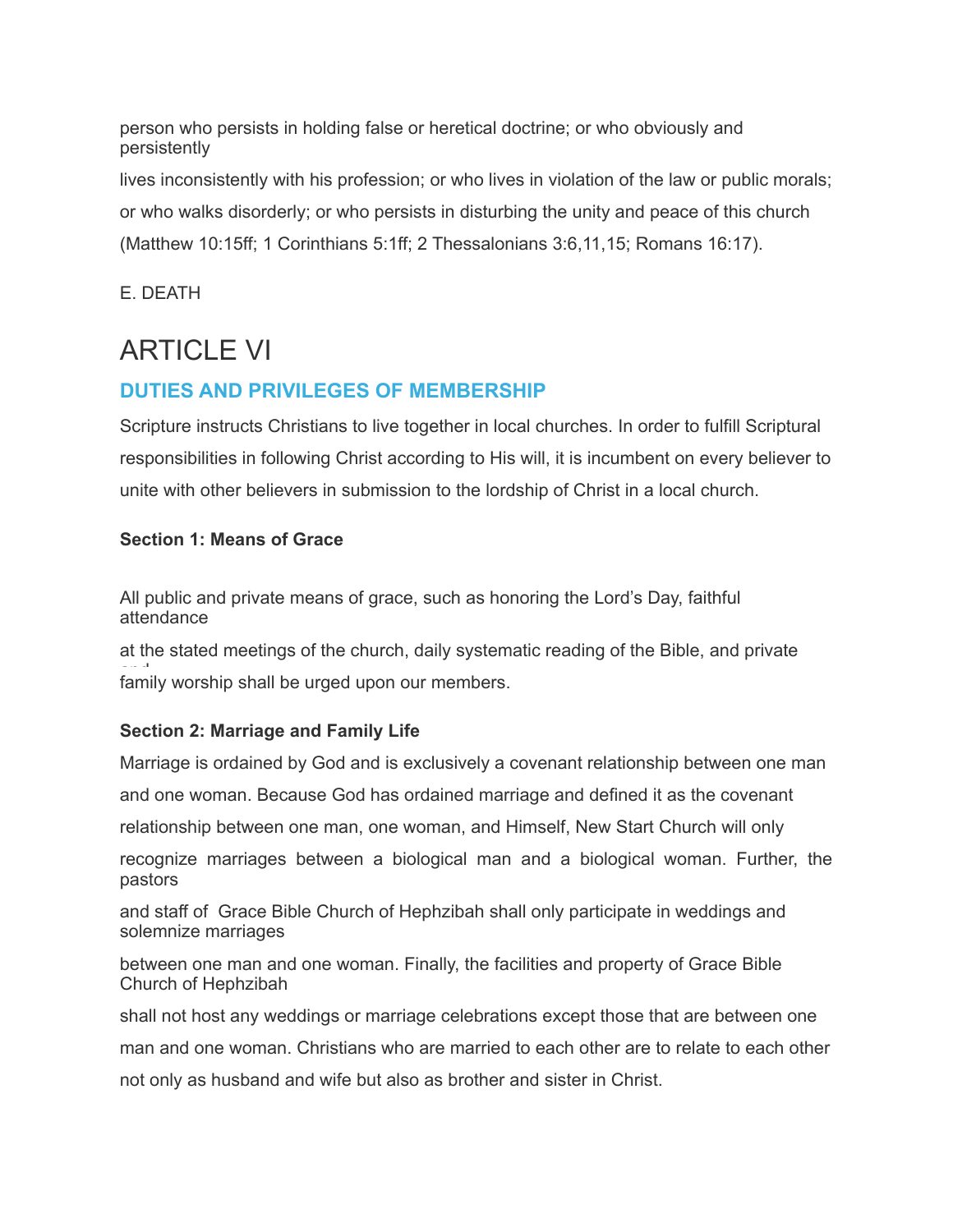Christians who are married to unbelievers should strive to influence their homes for the glory of God by commending the gospel and demonstrating its power in their lives according

to apostolic instructions found in 1 Corinthians 7:12–16 and 1 Peter 3:1–7.

Unmarried Christian adults should live faithfully to Jesus Christ in all of their relationships and use the opportunities their singleness affords them for the advancement of the gospel and the prosperity of the church according to the apostolic instructions found in 1 Corinthians 7.

The church expects its members to follow the Scriptures in home government. God has required that godliness in the home have a high priority in every life. The home holds a central attention in God's Law and is the object of frequent exhortation in the New Testament. Husbands are expected to rule their homes with gentleness but firmness.

They

are to love their wives sacrificially with a Christ-like love and are to give leadership to the spiritual vitality of the home. Wives must be subject to and respectful of their husbands as to

the Lord. Parents should train up their children in the nurture and admonition of the Lord (Ephesians 6:4) by holy example, catechizing, consistent education, and firm, loving discipline (including the careful, measured, biblical use of the rod of correction—Proverbs

13:24; 22:15; 23:13–14; 29:15). Children must reverently honor and obey their parents (Ephesians 6:1–3). These primary responsibilities, prayerfully executed, will honor the name

of Christ in the community and strengthen the cause of Christ in generations to come.

#### **Section 3: Missions and Witnessing**

It is the duty of every Christian and of every church of Christ to seek to extend the Gospel to

the ends of the earth and to make disciples who will, in turn, make disciples (Matthew

28:18–20). Evangelistic and missionary efforts are the natural consequence of regeneration

(Psalm 51:10–14). "Preach the Gospel" is a frequently repeated command of Christ. It is the

duty of every child of God to witness by word, deed and lifestyle. Personal efforts to make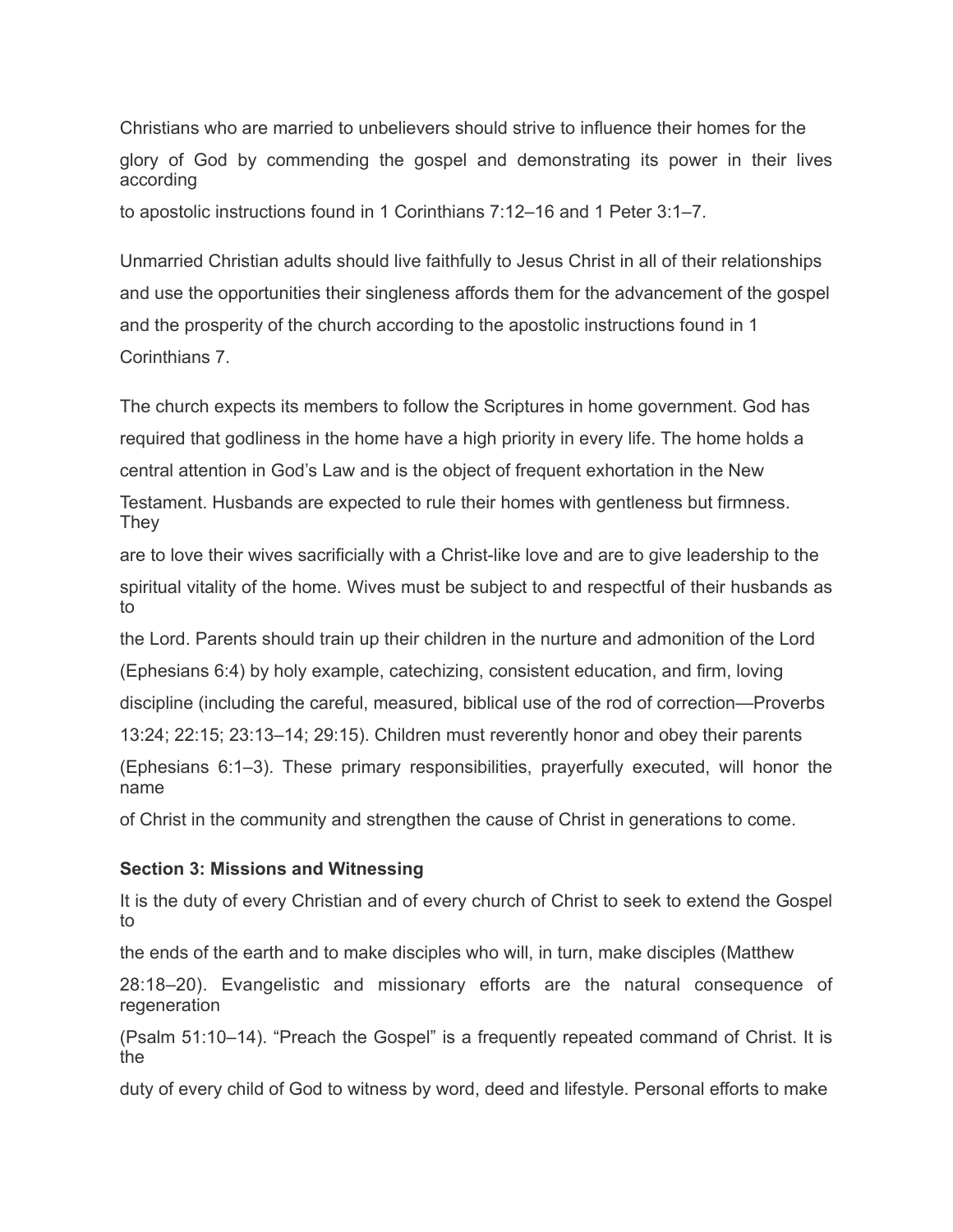disciples for Christ are expected of every member. Beyond this, we are committed to cooperative efforts for sending the Gospel to the ends of the earth.

#### **Section 4: Principles of Giving**

It is clearly taught in Scripture that Christians are to support the work of the Lord by systematic, proportionate and sacrificial offerings made through the local church. This is set

forth in both positive command and favorable example (Malachi 3:8–11; 1 Corinthians

16:1–2; 2 Corinthians 8 and 2 Corinthians 9). Hence we pledge ourselves to contribute

regularly, faithfully and sacrificially to the support of this church in recognition that all that we

have has come to us from God and He is worthy of being worshipped with gifts and offerings (Psalm 96:8).

We give because we have been given much in Jesus Christ. "For you know the grace of our

Lord Jesus Christ, that though he was rich, yet for your sake he became poor, so that you

by his poverty might become rich" (2 Corinthians 8:9).

#### **Section 5: Christian Liberty**

We shall require of each other in our daily responsibilities and relationships loyal obedience

to all those moral precepts established in the Word of God (Hebrews 10:24, 25). However,

where God has not prohibited certain practices in His Word, the Christian has liberty to

participate in them with discretion and care. The following principles must always guide the

Christian's exercise of liberty:

A. FEAR OF GOD — As the servant of Christ, all actions must be motivated by love to God,

and all objects must be used for His glory. The term "liberty" is often used as a cloak of malicious self-indulgence, which is sin (1 Corinthians 10:31; 1 Timothy 4:4,5; 1 Peter 2:15,16).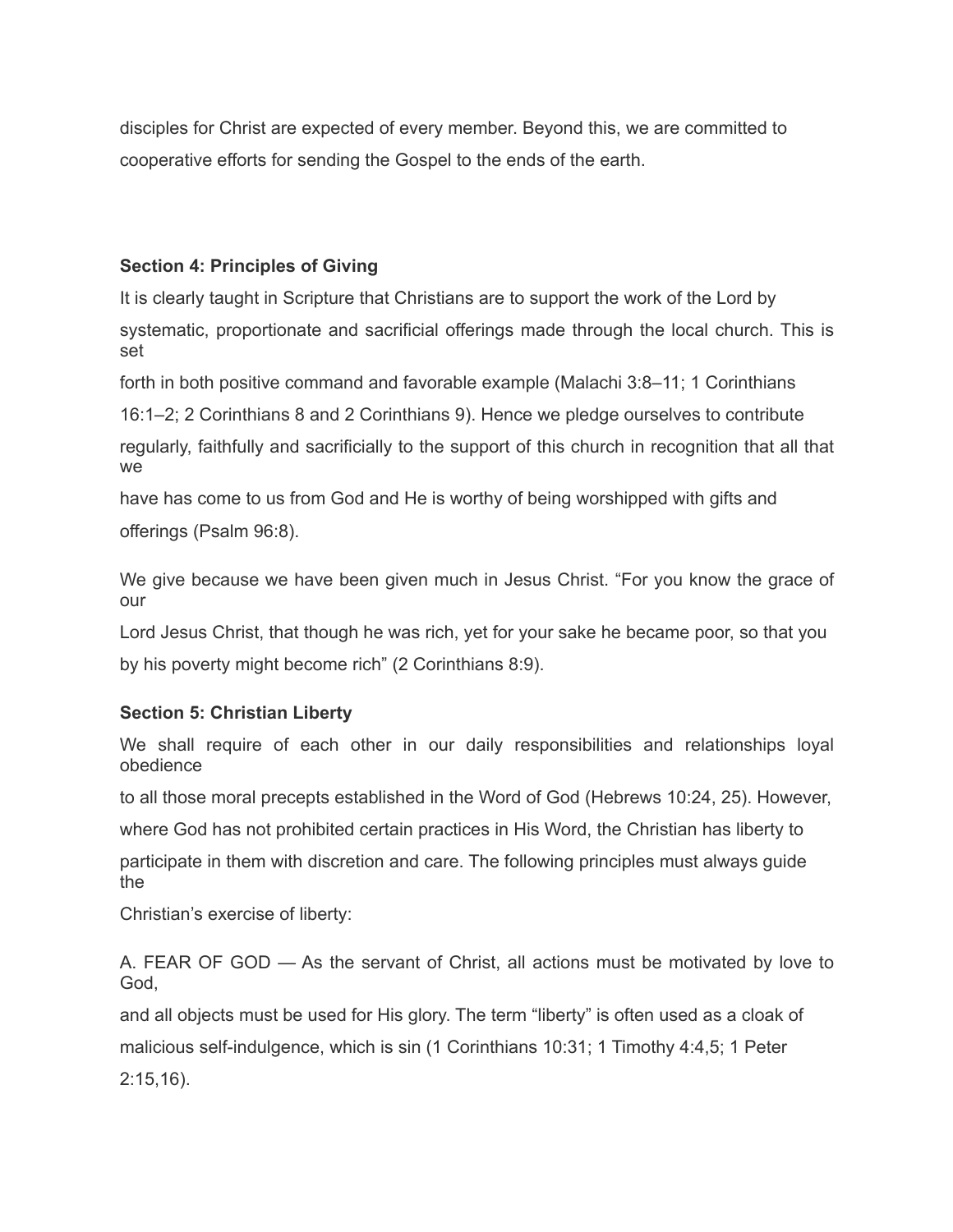B. LOVE OF BRETHREN — Though no man may dictate to the Christian's conscience, the

welfare of fellow saints must always deeply affect his decisions. In a spirit of serving the brethren, he must do that which he judges will edify them and prevent their stumbling (Galatians 5:13; 1 Corinthians 10:23; 1 Corinthians 8:9).

C. COMPASSION FOR THE UNCONVERTED — Use of liberty must always be regulated by its effect upon sinners, and that behavior chosen which is likely to win some (1 Corinthians 9:19–22).

D. WATCHFULNESS OVER THE SOUL — Though free in conscience to use all of God's creation, carefulness in practice is demanded because of remaining lusts. Where the Christian judges himself weak through lust, he must abstain in order to persevere in the faith (1 Corinthians 9:23–27).

#### **Section 6: Support of Church Officers**

It is the duty of every member to respect the appointed officers of the church. Church members should recognize that the elders and deacons who serve among them do so by the authority of God's Word and for the spiritual welfare of the whole body. Therefore every

member should encourage and pray for the elders and deacons in their respective ministries.

Specifically, members should be ready to assist the deacons in protecting the unity of the church and caring for the practical needs of the membership and community at large. This includes a willingness to use personal gifts and resources in caring for others. It also includes helping the deacons be aware of needs in the church and community, and cooperating with them in practical ways to assist them in fulfilling their responsibilities (Acts

6:1–7).

It is the duty of every member to recognize that God gives to His church men to serve as spiritual leaders who give oversight to local congregations. These elders of the church are to be "esteemed very highly in love because of their work" (1 Thessalonians 5:12–13).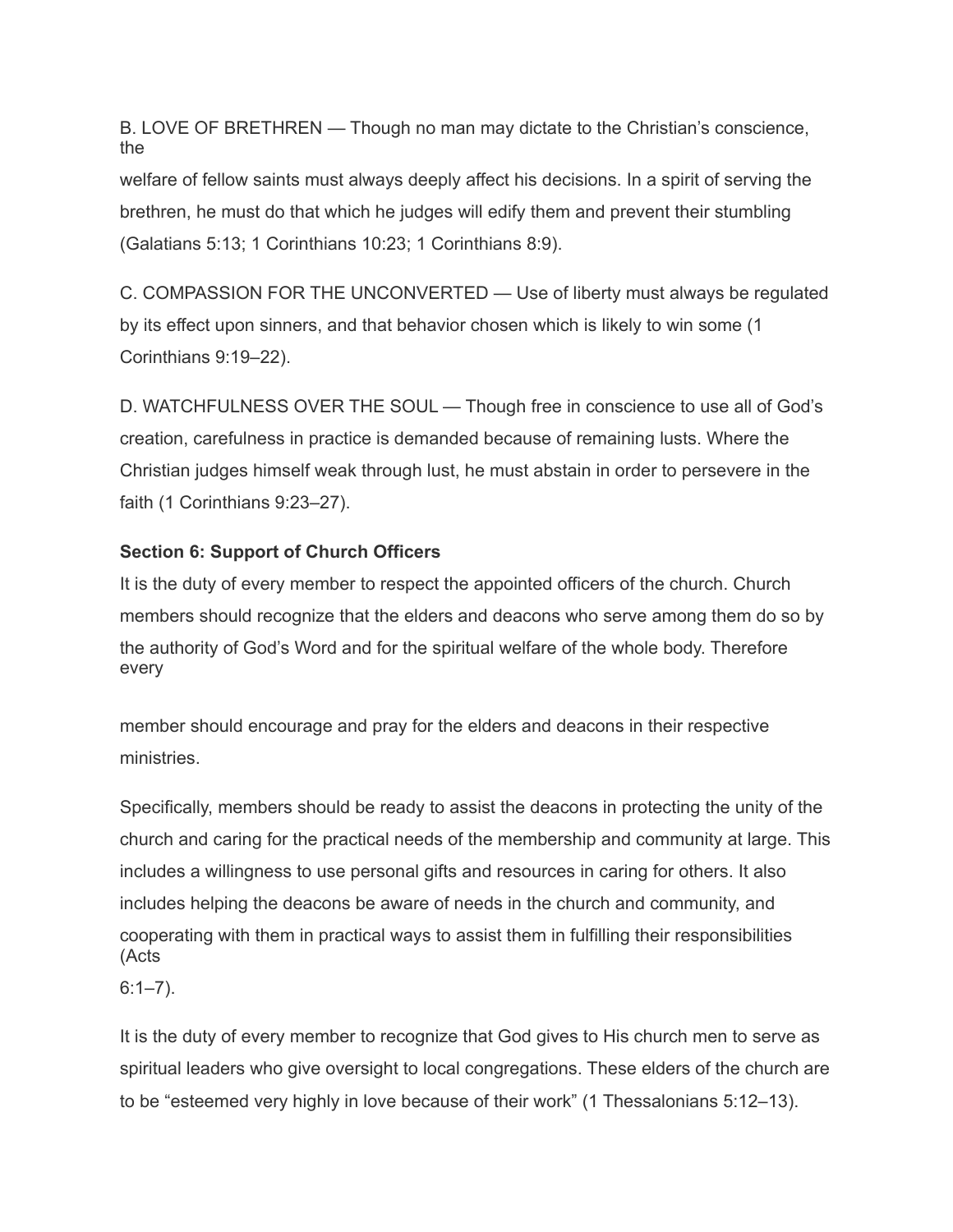Members are to submit to and follow them because they keep watch over the souls of the congregation as those who must give an account to God for their ministry (Hebrews

13:17a). Every member is admonished by God's Word to encourage the elders to fulfill their

duties "with joy and not with groaning, for that would be of no advantage to you" (Hebrews 13:17b).

Church members are called to follow the example of the elders as far as warranted by the Word (1 Corinthians 4:16; 11:1; Philippians 3:17; Hebrews 13:7), to stand by them, in all

their trials and afflictions, defending them in all good causes, as far as in them lies (2

Timothy 1:15, 4:16), and to avoid exposing their weaknesses, remembering that the

prosperity of the Gospel depends much on their good report.

Furthermore, no member is to receive an accusation against an elder unless it is supported

by evidence that can be validated by two or more witnesses (1 Timothy 5:19).

#### **Section 7: Controversy**

Any matter involving controversy within this church, within the officers, or between the

congregation and the officers, if it threatens to cause dissension and injury to the welfare of

the church, must be called to the attention of the elders as soon as possible by any member

of the congregation aware of the situation. If the elders fail to resolve the difficulty so as to

allay dissension, any such matter may be taken to a Council of Appeal as prescribed in

Article 3 of the By-Laws, or as is detailed in the *Second London Baptist Confession of 1689* (26.15).

# ARTICLE VII

### **CHURCH DISCIPLINE**

The Christian life is a life of discipleship, which means that it is to be characterized by godly

discipline. This includes self-discipline which involves training oneself for godliness (1

Timothy 4:7) as well as the corporate discipline that comes through being united to a local church. Church discipline is both formative and corrective.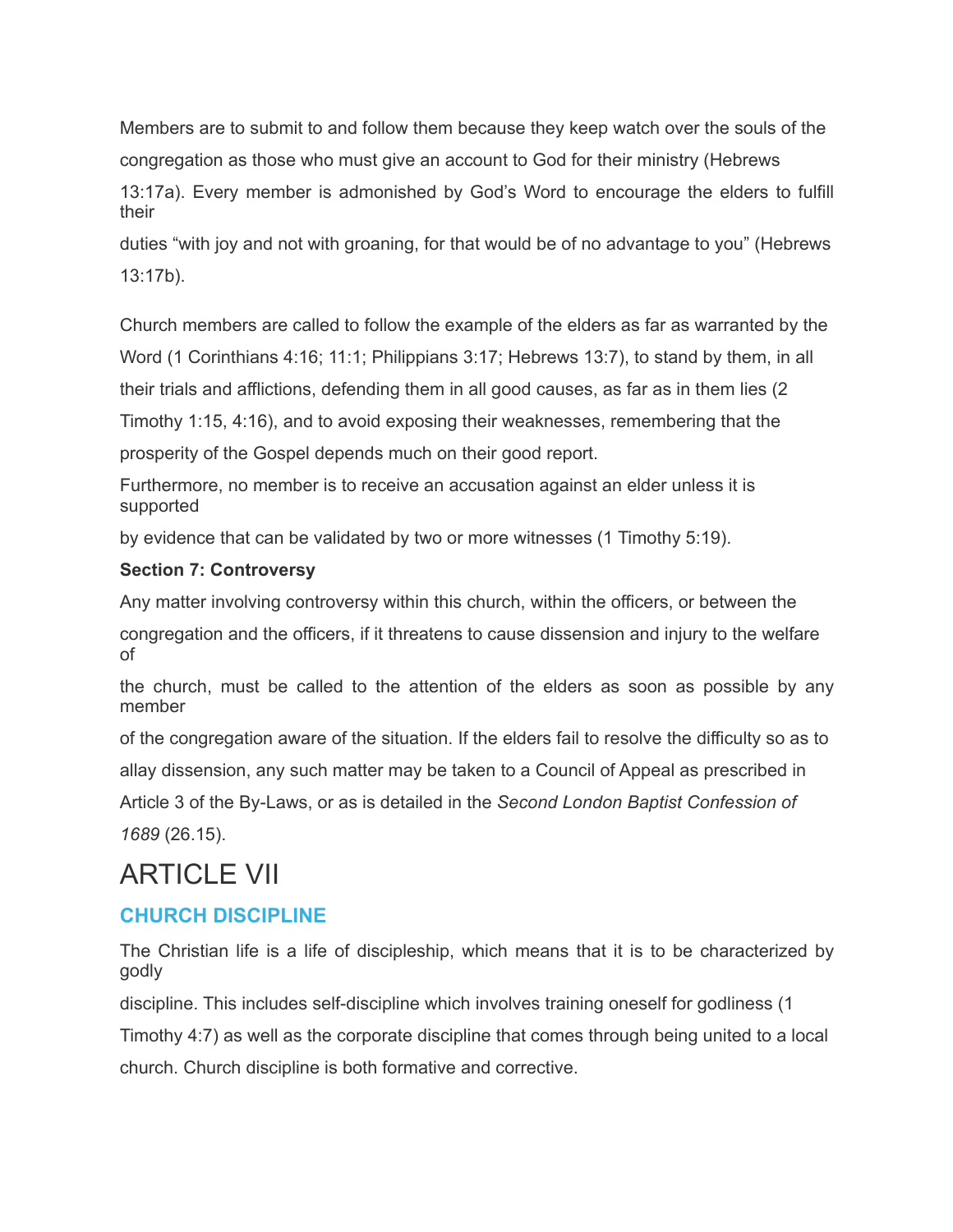#### **Section 1: Formative Discipline**

Formative church discipline comes through the teaching of God's Word, the example of Christian living, and the mutual ministry of every member of the body of Christ. It has as its

goal the instruction of disciples, the transformation of their lives, and their edification in love

(Ephesians 4:11–13; Romans 12:1–16; 1 Corinthians 12:4–27). Formative discipline has a sanctifying influence. Every member should be satisfied with his/her God-given ministry, and thus we shall all grow in grace and the knowledge of our Lord Jesus Christ (1 Peter 4:7–12). Formative discipline utilizes the gifts and talents of each member, whether young or old, for the edification of all.

As members of this church we recognize our obligation to honor, serve, worship, praise and

glorify the Lord Jesus Christ in all that we say and do (1 Corinthians 10:31). Jesus Christ is

the head of the church and, therefore, its Lord and Lawgiver (Ephesians 1:22; Isaiah 33:22).

Those who truly love Him will endeavor to keep His commandments (John 14:15). In His Holy Word our Lord calls believers to perform certain duties toward one another. Some of these duties are:

A. To love one another sincerely in deed and truth (John 13:34, 35; Romans 12:9; 13:8– 10;

1 John 3:18).

B. To labor to keep the unity of the Spirit in the bond of peace (Ephesians 4:3).

C. To work for the edification and spiritual benefit of the whole body so that we all may grow

to spiritual maturity as a holy temple in and for the Lord (1 Corinthians 14:12, 26; **Ephesians** 

4:12, 29; 2:21, 22).

D. To watch over one another for good (Philippians 2:3,4).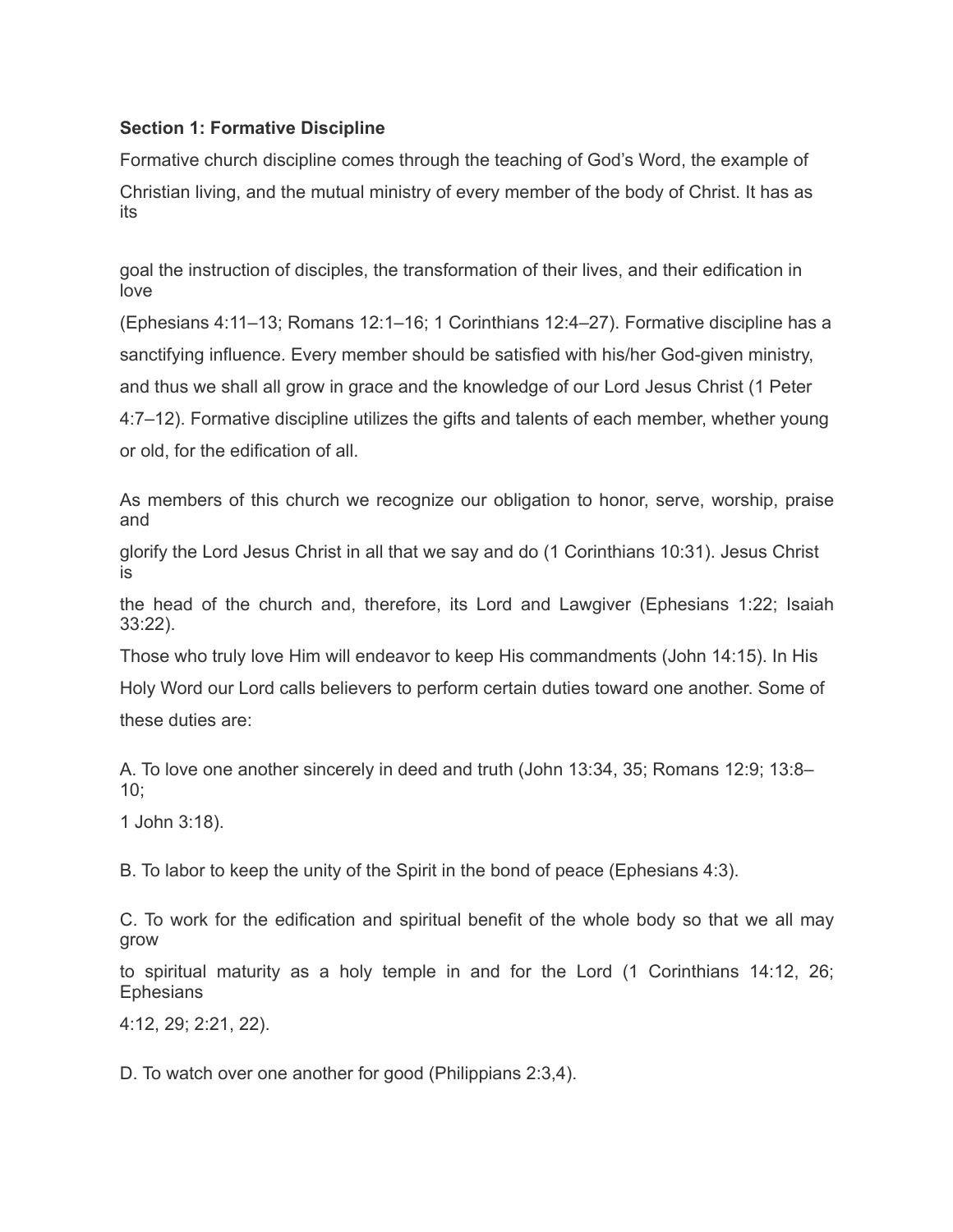E. To pray with and for one another (James 5:16).

F. Not to neglect the assembling of ourselves together, for the celebrating of divine worship,

and thereby to promote one another's spiritual benefit (Hebrews 10:25; Acts 2:42).

G. To contend unanimously for the faith and truth once delivered to the saints, in the purity thereof, according to the Holy Scripture (Psalm 93:5; Zechariah 14:2; 1 Corinthians 14:33–40; 11:2).

The above duties, when faithfully performed by every member, will have a positive,

formative effect upon the whole assembly. With the blessing of the Holy Spirit we will all be

enabled to grow in grace and in the knowledge of our Lord and Savior Jesus Christ.

The following section is provided in the event of the failure of formative discipline as set forth above.

#### **Section 2: Corrective Discipline**

Corrective discipline is called for when any member is guilty of disorderly or divisive conduct

or holding to heretical doctrine which is contrary to the church's standard of life and doctrine

as expressed in our covenant or confession which are based on the Word of God.

Reasonable efforts shall be made through personal counsel and admonition to resolve

difficulties, correct errors, and remove offenses before any further action is taken. Where possible all such communication should be face to face.

When individual and private counsel and admonition have failed, the matter must be brought to the attention of the elders, who will then shepherd the process according to the instructions of God's Word (Matthew 5:23,24; 18:15–18). In extraordinary circumstances, at

the discretion of the elders, a matter may be taken directly to the church, according to the apostolic instruction of 1 Corinthians 5 and Titus 3:10–11.

The goal of such discipline should be: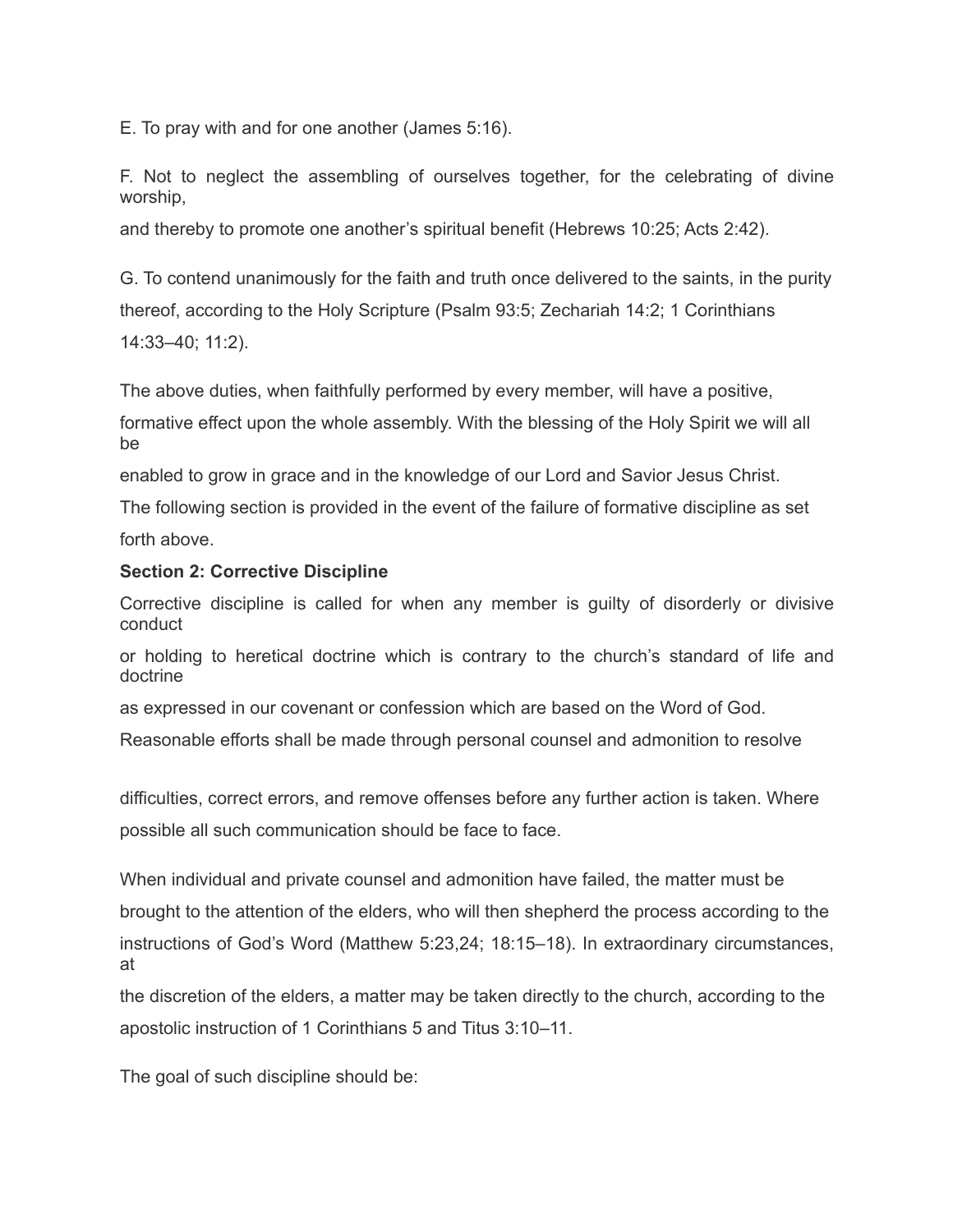1. The repentance, reconciliation, and spiritual growth of the individual disciplined (Hebrews

12:1–11; Matthew 18:15–17; 1 Corinthians 5:5; Galatians 6:1);

2. The instruction in righteousness and welfare of other Christians, as an example to them (1 Corinthians 5:11; 1 Timothy 5:20; Hebrews 10:24–25);

3. The purity of the church as a whole (1 Corinthians 5:6–7; Ephesians 5:27; Revelation 21:2);

4. The good of our corporate witness to non-Christians (Matthew 5:13–16; John 13:35; Acts

5:10-14); and

5. And supremely the glory of God which is manifested when His holy character is reflected

to the watching world (Deuteronomy 5:11; John 15:8; Ephesians 1:4; 1 Peter 2:12).

The following are elements of corrective discipline:

A. SUSPENSION — If a member has publicly sinned, but shows hopeful signs of

repentance, including submission to the admonitions of church officers, then severe

discipline, such as excommunication, would be improper. Nevertheless, serious offenses

may not be overlooked altogether, lest God's enemies multiply their blasphemies, lest other

saints be emboldened to sin, and lest the offender is harmed by a failure to test his own

soul and appreciate the gravity of his offense. Therefore, at the discretion of the elders, less

severe terms may be imposed upon a member—such as public rebuke, or suspension of membership. The latter consists of a temporary suspension of the rights to serve publicly in

the church or vote in congregational meetings. Those who submit to such discipline are to be wholly forgiven and received as brethren. All such actions shall be reported to the congregation.

B. EXCLUSION — If a member is habitually absent from the stated meetings of this church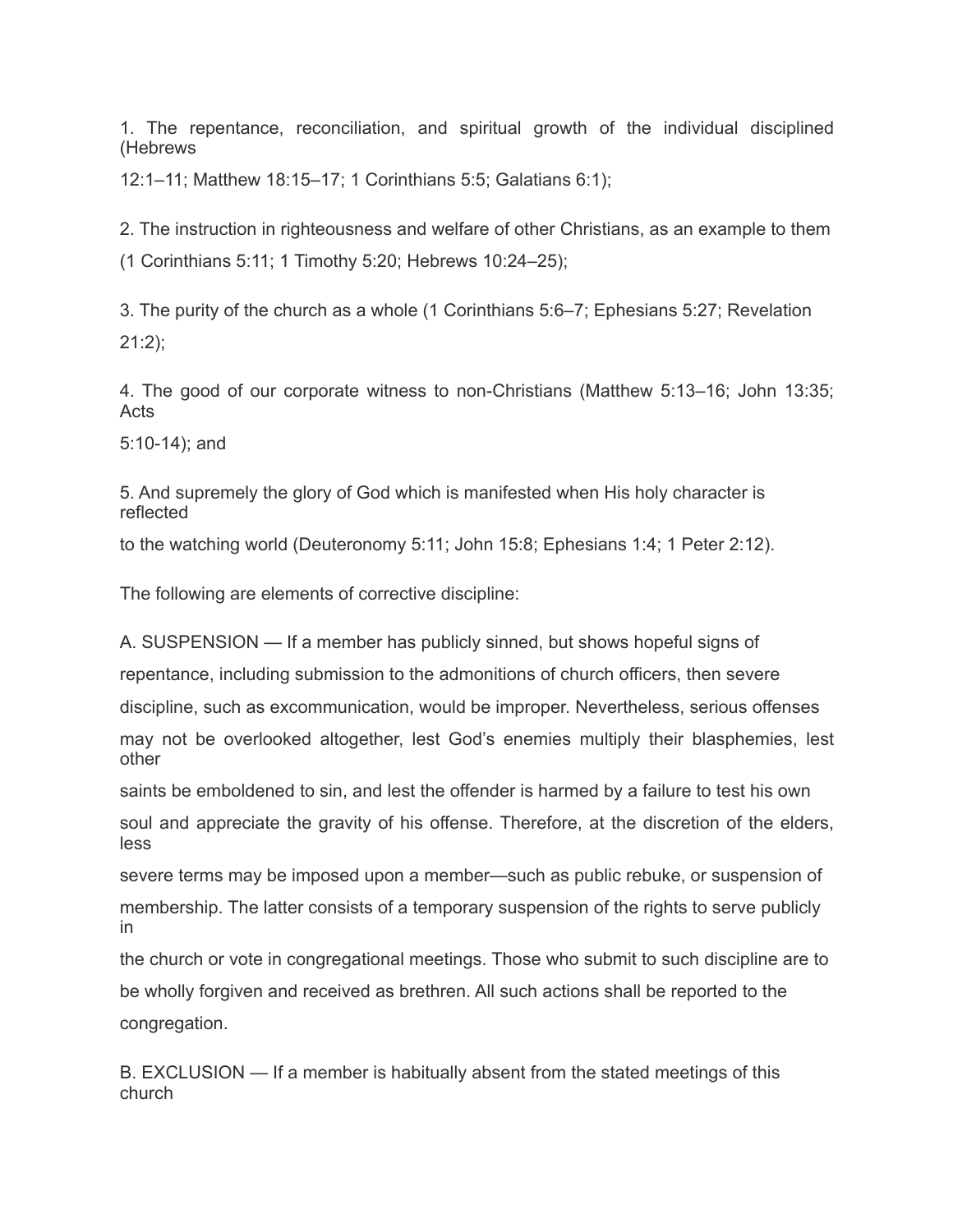without just cause, or is unwilling to resolve conflicts or settle differences in a Scriptural

manner, or requests severance of membership, he or she may be excluded from the membership at the recommendation of the elders and vote of the congregation.

C. EXCOMMUNICATION – The most serious step a church can take in corrective discipline

is to remove a member because of unrepentant sin. In extraordinary situations when a member has sinned publically, scandalously or divisively and without biblical repentance (2

Corinthians 7:8–12), the elders may call upon the church to excommunicate that member immediately (1 Corinthians 5:4–5; Titus 3:10–11). In other situations that call for corrective discipline, when restoration is not secured by the processes required in Matthew 18:15– 18,

further steps must be taken to correct offenders. Written charges shall be given to the accused offender if he requests a hearing with the elders. The elders shall meet with the accused, unless the person refuses to appear. After a fair and impartial hearing of all the witnesses accessible, and all facts ascertainable, the elders must form a judgment. If they

believe the accused to be guilty and deserving of severe biblical discipline, they shall make

a recommendation that the offender be excommunicated at a duly called congregational meeting. The congregation shall have the right to excommunicate a member by a twothirds

vote of the members present and voting. The vote will be taken by a show of hands or by

standing. Excommunication always has as its end the glory of God, the purity of the body of

Christ and the restoration of the offending party.

D. RESTORATION — It is the joyful duty of the church to forgive and restore to membership

those persons who give satisfactory evidence of being repentant (2 Corinthians 2:6–8;

7:11). The elders shall meet with and seek the restoration of those who have been excluded

or suspended when they (the elders) have judged that the aims of the discipline have been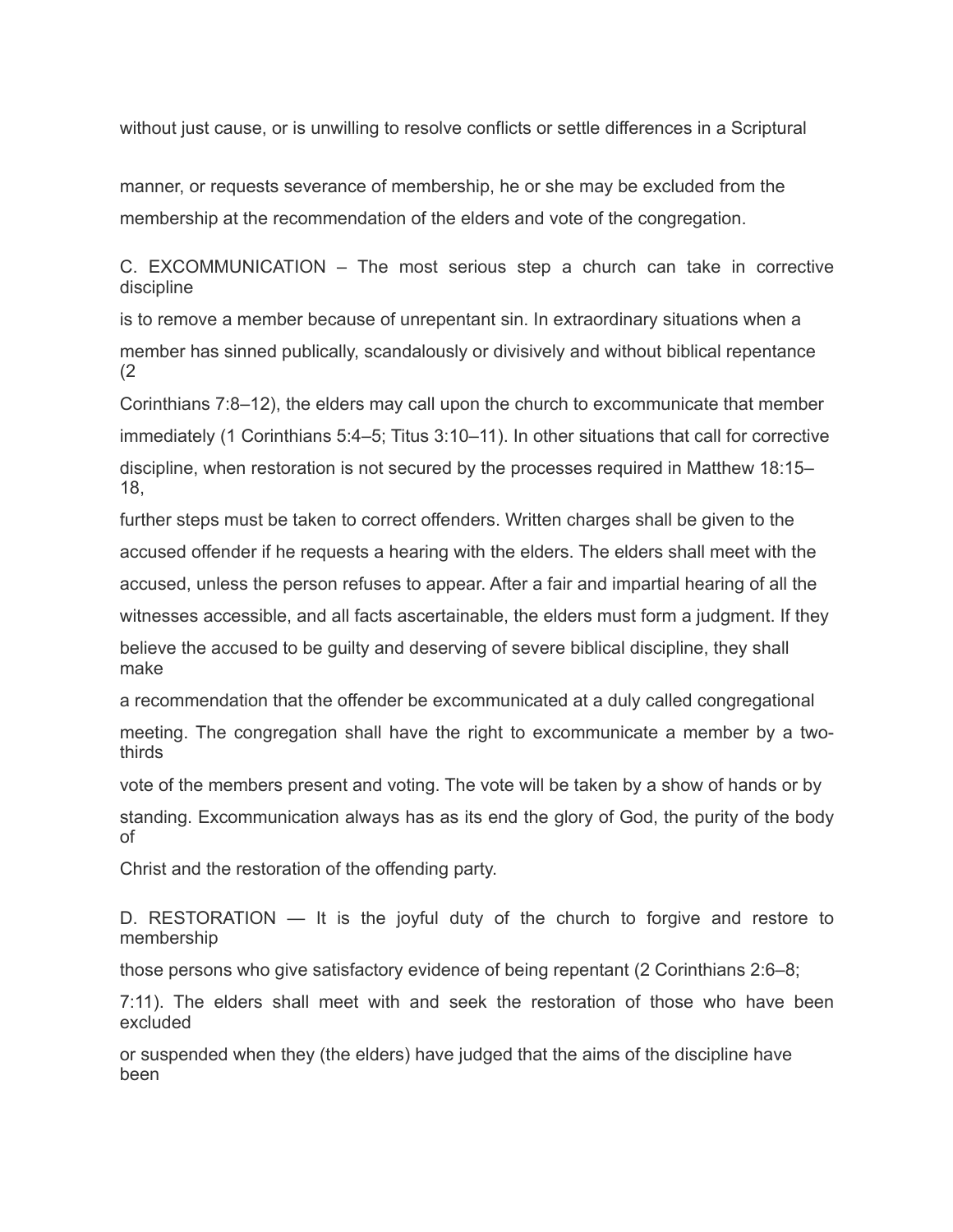accomplished. Such action is to be reported to the church. Upon recommendation of the elders the congregation shall have the right to restore an excommunicated person by a majority vote of the members present and voting at a duly called congregational meeting.

# ARTICLE VIII

### **CHURCH OFFICERS**

#### **Section 1: General Statement**

Jesus Christ alone is the head of His church. However, as head, He has ordained that individual churches should be blessed with the spiritual rule and ministry of special office bearers. Therefore, it is the duty of the church to seek to discover from among members in

good standing those men to whom Christ the Lord has imparted the necessary gifts for office bearing. The Lord's appointment is recognized by not only the inward conviction of the individual involved, but also by the approval of the church observing the possession of those gifts and graces required, and by Scriptural definition of the office.

While it is always the desire of the congregation to come to one mind regarding those who should be appointed to serve as office bearers in the church, no less than 75% of all votes cast shall be required for the election of an officer. (See "Elections" — Article 2 of By-Laws.)

Elders are ordained by Christ to lead in the administration of local churches (Philippians 1:1;

Acts 6:1–7; 14:23). Deacons are appointed to care for the temporal needs of the

congregation.

#### **Section 2: Eldership**

The elders shall be comprised of men who satisfy the qualifications for the office of elder set

forth in 1 Timothy 3:1–7 and Titus 1:6–9. No elder shall hold the office of deacon during his

tenure. Subject to the will of the congregation, the Elders shall oversee the ministry and

resources of the church. In keeping with the principles set forth in Acts 6:1–6 and 1 Peter

5:1–4, the elders shall devote their time to prayer, the ministry of the Word (by teaching and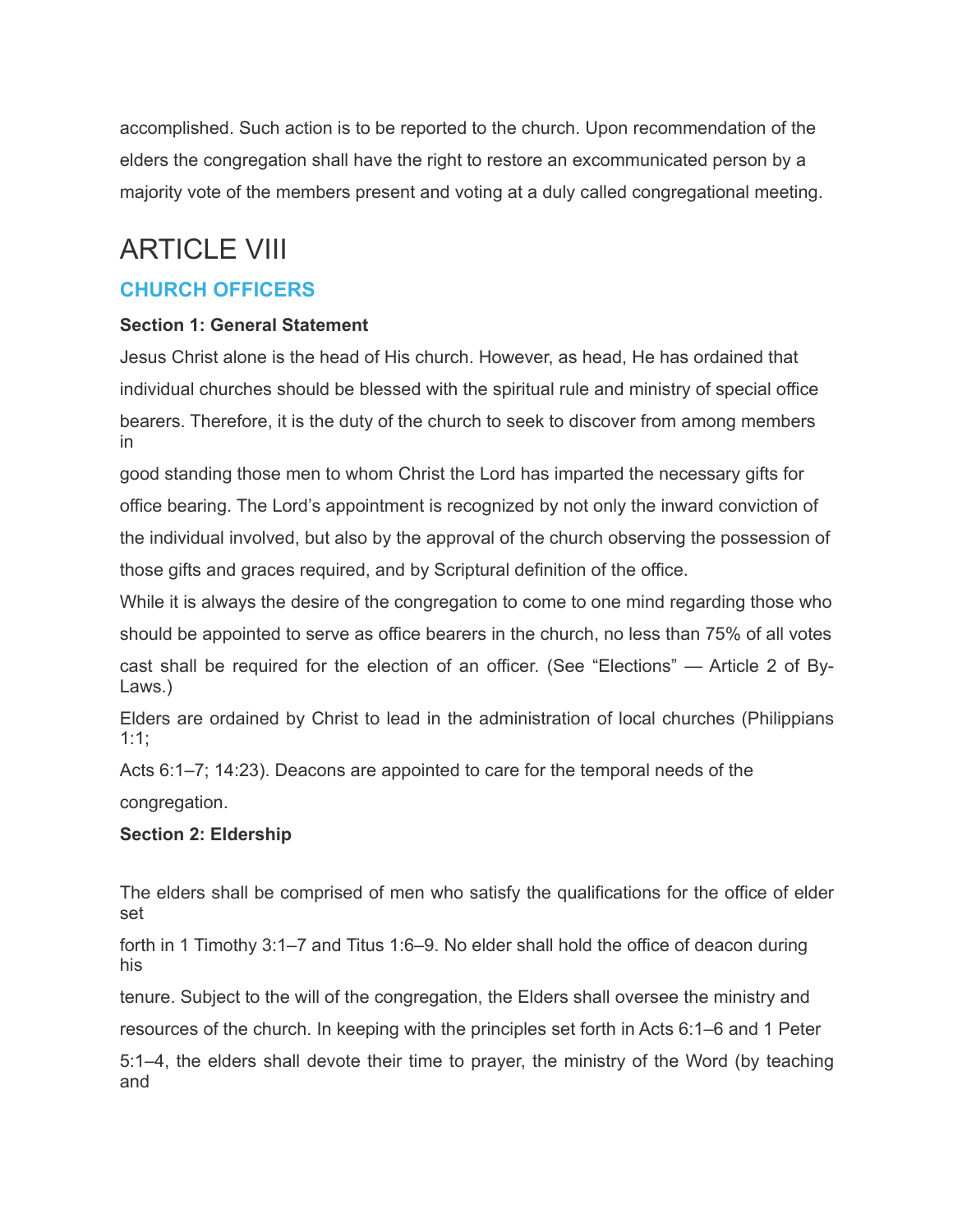encouraging sound doctrine), and shepherding God's flock. This includes maintaining an accurate church role. The church shall recognize men gifted and willing to serve in this calling, in accordance with the constitutional provisions on elections. These men shall be received as gifts of Christ to His church and set apart as elders. This recognition shall be reaffirmed by the church after four years. After an elder, other than the senior or associate pastor(s), has served two terms, he may only be elected to the office of elder after at least one year off. An elder's term of office may be terminated by resignation or by dismissal.

The elders shall take particular responsibility to examine and instruct prospective members,

examine and recommend all prospective candidates for offices and positions, oversee the work of the deacons and appointed church committees, conduct worship services,

administer the ordinances of baptism and communion, equip the membership for the work of the ministry, encourage sound doctrine and practice, admonish and correct error, oversee

the process of church discipline, coordinate and promote the ministries of the church, and mobilize the church for world missions. The elders are further to ensure that all who minister

the Word to the congregation, including outside speakers, share our essential convictions.

The elders may establish ministry positions or committees to assist them in fulfilling their responsibilities. The elders may also propose funding for new paid staff positions. The

membership shall approve all candidates to fill the positions of senior and associate pastor.

The scope and approval of job descriptions for any staff position shall reside in the hands of

those with hiring authority for that position.

The elders shall have primary responsibility for the supervision and evaluation of staff members. This responsibility may, on a case-by-case basis, be delegated to another staff member. In addition the elders shall have primary responsibility for the employment and dismissal of all non-pastoral staff members. In view of the fact that the responsibilities of the

eldership are numerous and great, Scripture makes provision for the financial support of elders. 1 Timothy 5:17 encourages the support of "elders who rule well" (oversight) but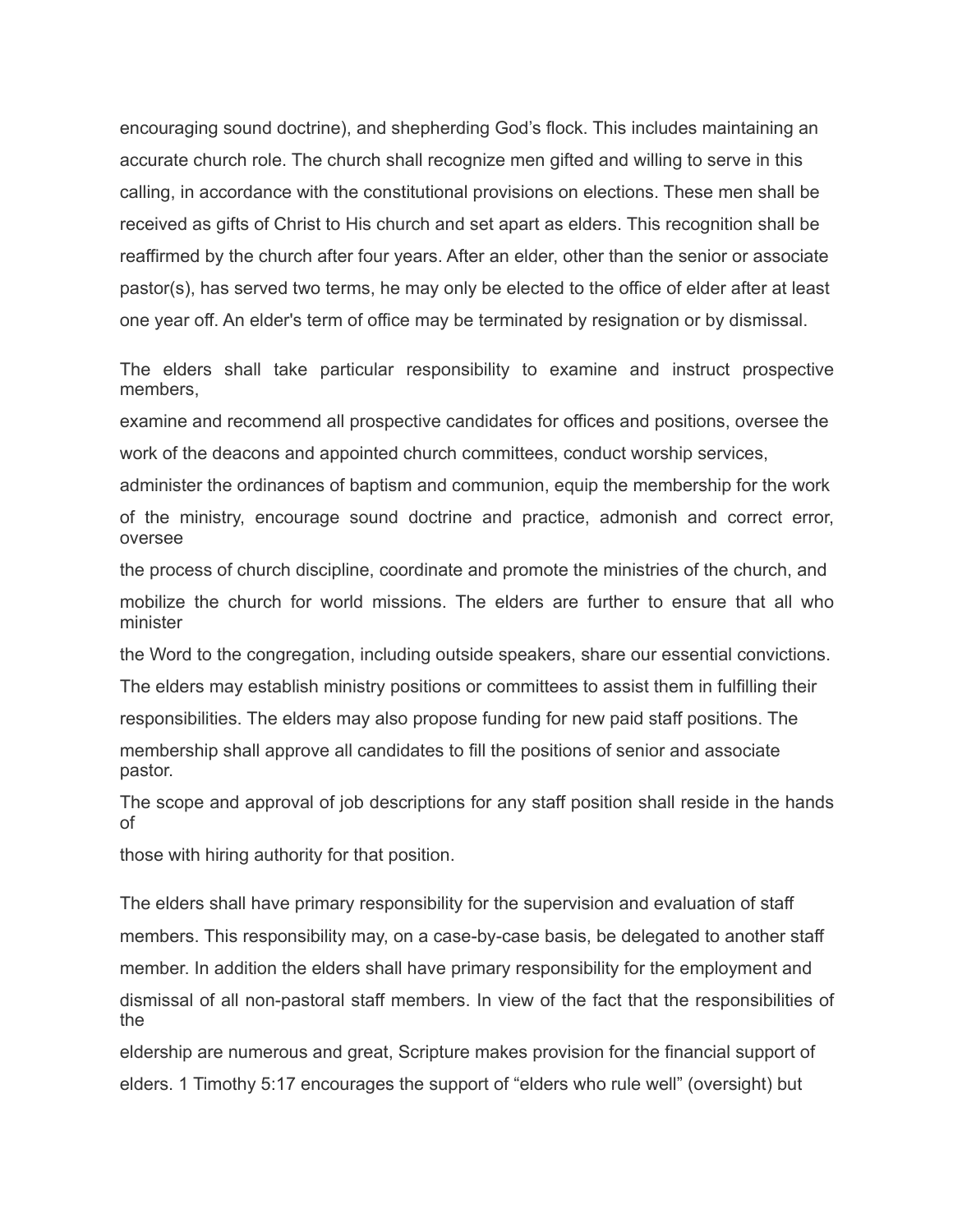"especially those who work hard at preaching and teaching." Thus a congregation may support more than one elder in the various duties of that office but should place priority on the teaching function. Those serving in the teaching function, the senior pastor and associate pastor(s), should, as far as possible, be adequately maintained in material necessities, so as to be disentangled from the cares of an additional vocation. The elders shall elect a chairman of elders' meetings and shall also elect one of their number to serve as moderator of members' meetings.

#### **Section 3: The Senior Pastor**

The senior pastor shall be an elder. He shall perform the duties of an elder described in Section 2, above, and shall be recognized by the church as particularly gifted and called to

the full-time ministry of preaching and teaching. His call shall not be subject to the reaffirmation or to the term limitation set out in Section 2 above for elders. His call shall be defined as per Article 3, Section 3 of By-Laws. He shall preach on the Lord's Day,

administer the ordinances of baptism and communion, and perform such other duties as usually pertain to that office, or as set forth in the constitution. In the absence or incapacity of the senior pastor the elders shall assume responsibility for his duties, any of which can be delegated. If at any time the senior pastor shall make application to be released from his

office, or if the congregation shall choose by a two-thirds majority vote to dismiss him, the relationship between the senior pastor and church may be terminated by the congregation in ninety days from the date of notice of intention, or in a shorter period of time, if it is mutually agreed upon.

#### **Section 4: Associate Pastors**

The church may call additional pastors whose relationship to the senior pastor is that of associate. An associate pastor shall be an elder. He shall perform the duties of an elder described in Section 2, above, and shall be recognized by the church as particularly gifted and called to the full-time ministry of preaching and teaching. His call shall not be subject to

the reaffirmation or to the term limitation set out in Section 2 above for elders. His call shall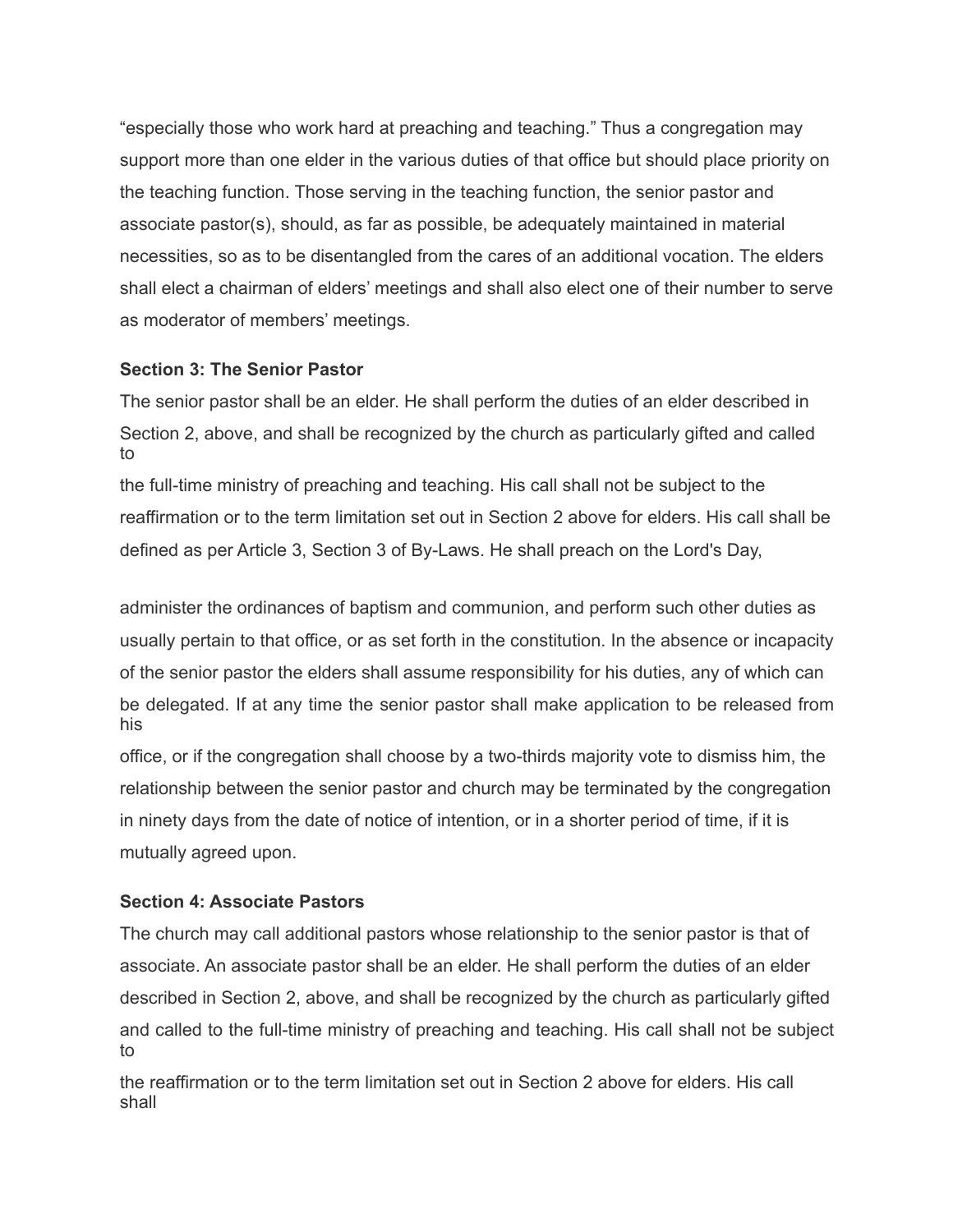be defined as per Article 3, Section 4 of By-Laws. He shall assist the senior pastor in the performance of his regular duties and shall perform any other duties as usually pertain to the office of pastor, or as set forth in the constitution, or which may be specifically assigned

to him by the congregation. In the absence or incapacity of the senior pastor for defined periods of time (such as sabbatical or illness), the associate pastor(s) shall assume the responsibility for his duties under the oversight of the elders. If at any time the associate pastor shall make application to be released from his office, or if the congregation shall choose by a two-thirds majority vote to dismiss him, the relationship between the associate

pastor and church may be terminated by the congregation in ninety days from the date of notice of intention, or in a shorter period of time, if it is mutually agreed upon.

#### **Section 5: Pastoral Assistants**

The elders may hire additional staff to assist with pastoral ministry, designated as pastoral assistants. These shall not be recognized as pastors by virtue of their servings as pastoral assistants, though they may be recognized as elders should they be nominated by the elders and elected by the congregation, in accordance with Article 9, Section 2. The elders shall define the responsibilities of the pastoral assistant(s). They shall serve at the will of the

elders for an initial term up to two years, though that term may be extended with the approval of the elders.

#### **Section 6: Deacons**

The office of deacon is described in 1 Timothy 3:8–13 and Acts 6:1–7. The church shall

recognize, in accordance with the constitutional provisions on elections, men who are giving

of themselves in service to the church, and who possess particular gifts of service. These members shall be received as gifts of Christ to His church and set apart as deacons. They

shall be elected to one term lasting for a maximum of four years. Afterward they may be

reaffirmed by the congregation for another 4-year term. After this second 4-year term, they

may only be elected to another term after one year off. Deacons shall care for the temporal

needs of members, preserve unity, attend to the accommodations for public worship, and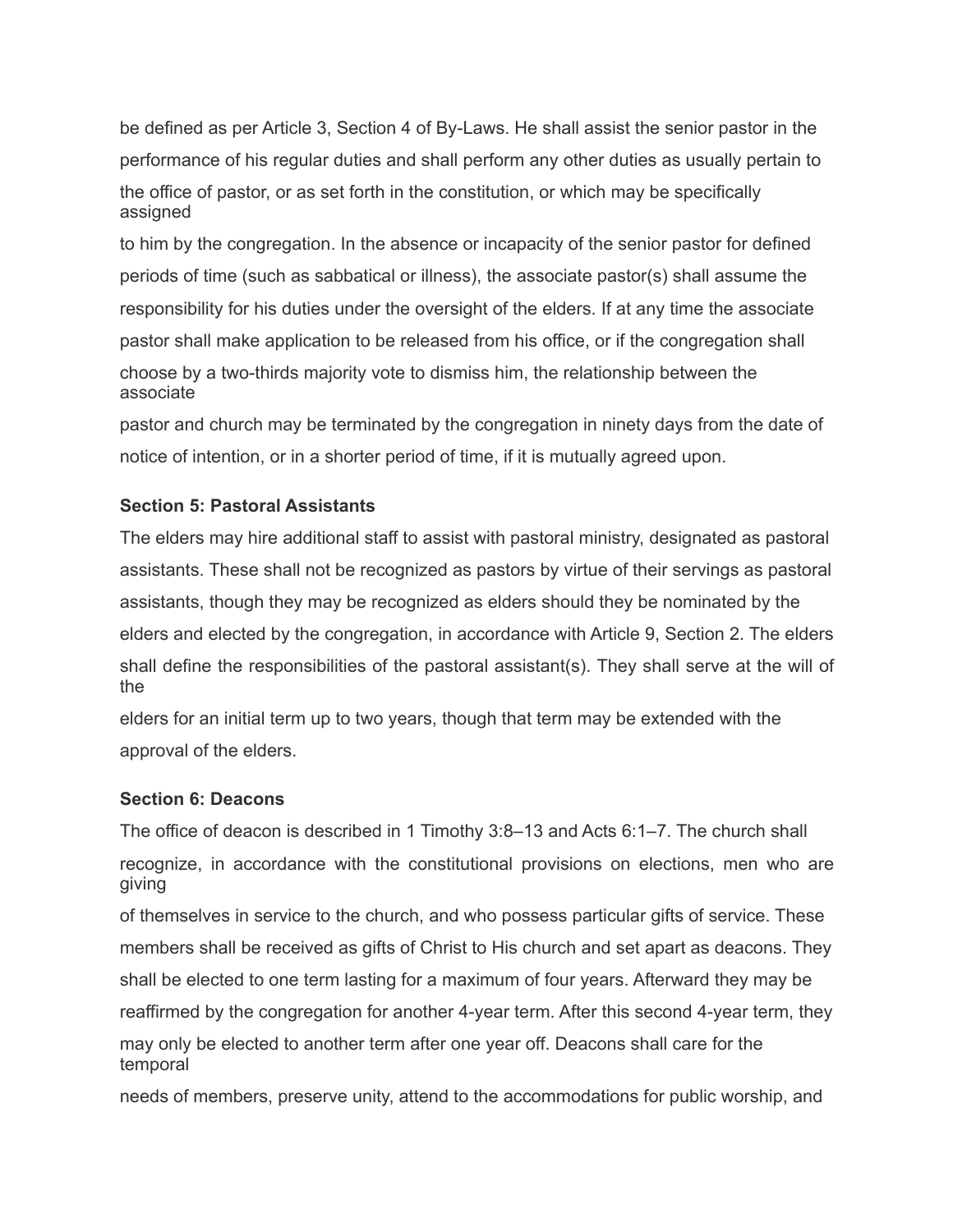encourage and support those able to help others and those with gifts of administration. The

deacons are responsible for the disbursement of funds received by the church for benevolent needs. The deacons shall assist the church in maintaining a fund for

benevolence, reporting on its use to the elders at their request, and reporting to the church

its total receipts and total disbursements only. The deacons, with the agreement of the elders, may establish unpaid administrative positions or committees.

# **ARTICLE IX**

### **ORDINATIONS**

#### **Section 1: Ministers of the Gospel**

It is our hope that Spirit-filled men will be called out from among us to proclaim the Gospel of the Grace of God. The church will commission such men by giving a license to those whose ministries will be limited in scope or time, or by ordination to the ministry.

When there is a prospective candidate for ordination to the ministry, the elders shall guide that person in his studies and preparation. They shall then call a council to examine the qualifications of the candidate. It shall look into the soundness of his conversion, the godliness of his walk, the soundness of his doctrine, the degree of his gifts, the extent of his

training, and the blessing of God upon his labors for Christ.

If the council heartily recommends that the candidate be ordained, the church may give the

recommended commission by a two-thirds majority of the members present and voting at a

congregational meeting.

The elders, under the principles set forth in Article VII, shall have the power to exercise discipline, even to the revocation of this church's ordination or license.

#### **Section 2: Installation of Elders**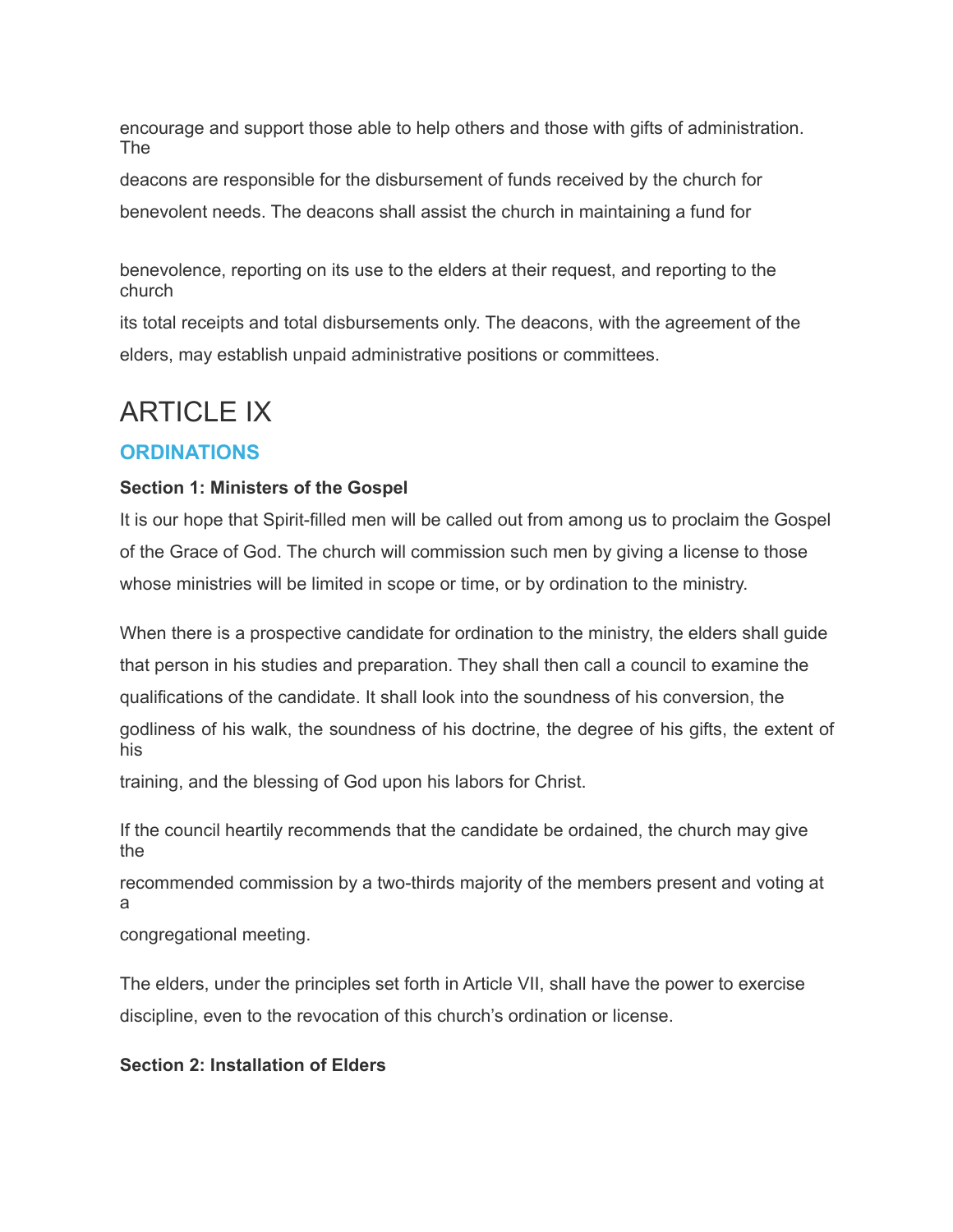In a regular worship service of the church, the Pastor shall question newly elected elders as

follows:

A. Do you believe the Scriptures as written in the Old and New Testaments to be the Word of God, and do you accept them as the only infallible rule of faith and practice, promising to

live wholly under their authority?

B. Have you personally adopted and will you cheerfully submit to and defend the Confession (*1689 London Baptist*), Constitution and By-Laws of this church, promising to carry out your responsibilities in accordance with these guiding documents? C. Do you accept the Office of Elder readily, and do you promise to perform its duties of caring for the flock of God in the fear of His Name?

Then the hands of the existing elders shall be placed on the heads of the new elders and prayer offered in their behalf. Following this, the people shall be exhorted to esteem and obey those whom God has placed over them.

#### **Section 3: Installation of Deacons**

In a regular worship of the church, the Pastor shall question newly elected deacons as follows:

A. Do you believe the Scriptures as written in the Old and New Testaments to be the Word of God, and do you accept them as the only infallible rule of faith and practice, promising to

live wholly under their authority?

B. Have you personally adopted and will you cheerfully submit to and defend the Confession (*1689 London Baptist*), Constitution and By-Laws of this church, promising to carry out your responsibilities in accordance with these guiding documents?

C. Do you accept the Office of Deacon and do you promise to care for the poor and needy,

to manage the business of this church in the fear of God, and to work for the unity of this church in full cooperation with the elders?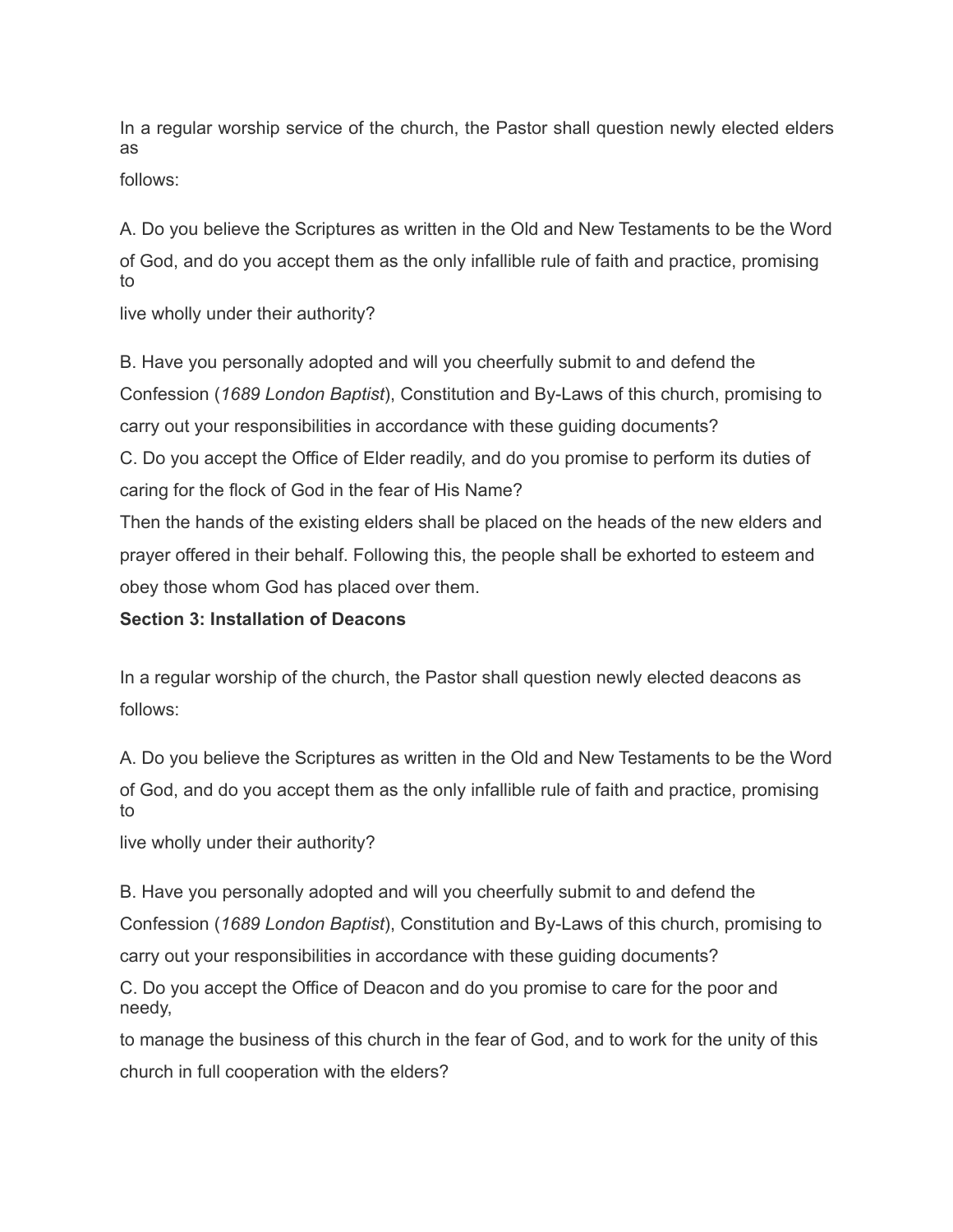Then the hands of the officers shall be placed on the heads of the new deacons and prayer

offered in their behalf. Following this, the people shall be exhorted to esteem and obey those whom God has placed over them.

# ARTICLE X

### **FINANCES**

The work of this church is financially dependent upon the voluntary gifts of God's people. The elders, in conjunction with the finance committee, shall be responsible for the orderly administration of the annual budget and all financial disbursals and receipts. Before the members meeting in February, the elders shall work in conjunction with the finance committee to prepare a budget that will finance the mission and ministries of the church. When this budget is approved by a vote of the congregation, it shall be considered the basis

for the current liabilities. No adjustments are to be made to the budget that exceed 2% of the annual budget without the consent of the congregation.

The fiscal year of the church shall begin January first and end December thirty-first.

*With this new budget presented it will be voted on the last sunday in february with each subsequent budget it will be voted on the last sunday in November.*

# ARTICLE XI

### **AMENDMENTS**

Amendments to the Constitution may be adopted by a two-thirds majority vote of the members present and voting at a congregational meeting, provided that such amendments

have been distributed by the officers in written form at least two weeks prior to the congregational meeting.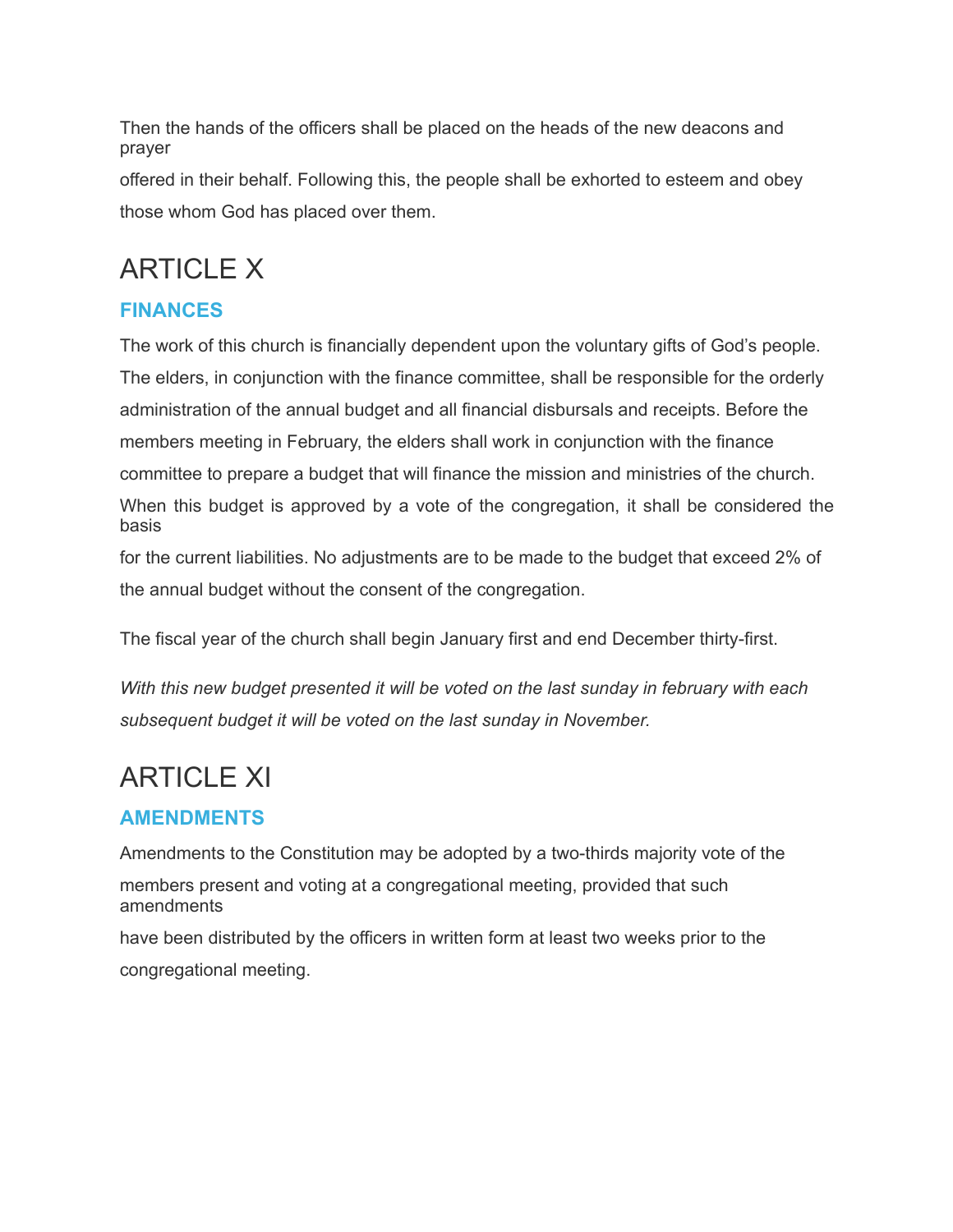# **BY-LAWS** ARTICLE I

### **MEETINGS**

#### **Section 1: Notice of Meetings**

Notice of all congregational meetings shall be given at regular worship services on the two successive Sundays immediately prior to the meeting. In an emergency, a meeting may be

called on shorter notice by making an effort to notify each member of the time, place and purpose of the congregational meeting.

#### **Section 2: Number of Meetings**

Congregational meetings shall be held every two months for the reception of reports and the transaction of such other business as may properly be brought before the meeting. The

adoption of a budget shall take place at the members meeting in November.

### **Section 3: Method of Calling Meetings**

It shall be the right and responsibility of the elders to call all congregational meetings. A written request to call a special congregational meeting, stating clearly its purpose, signed by 20% of the members of the church in good and regular standing and presented to the elders, shall require the elders to call such a meeting. When special congregational meetings are called, there must be notice given to the congregation as to the purpose. The

elders shall meet at the call of their Chairman, or at the request of any three of their members; the deacons shall meet in the same manner.

#### **Section 4: Responsibility for Meetings**

The elders shall arrange the details of all congregational meetings and see that all possible

preparation for their successful conduct is made. There are to be no private recordings or

broadcasts of congregational meetings—members will have access to hear any recordings

upon request. The chair of each meeting shall see that minutes are recorded and delivered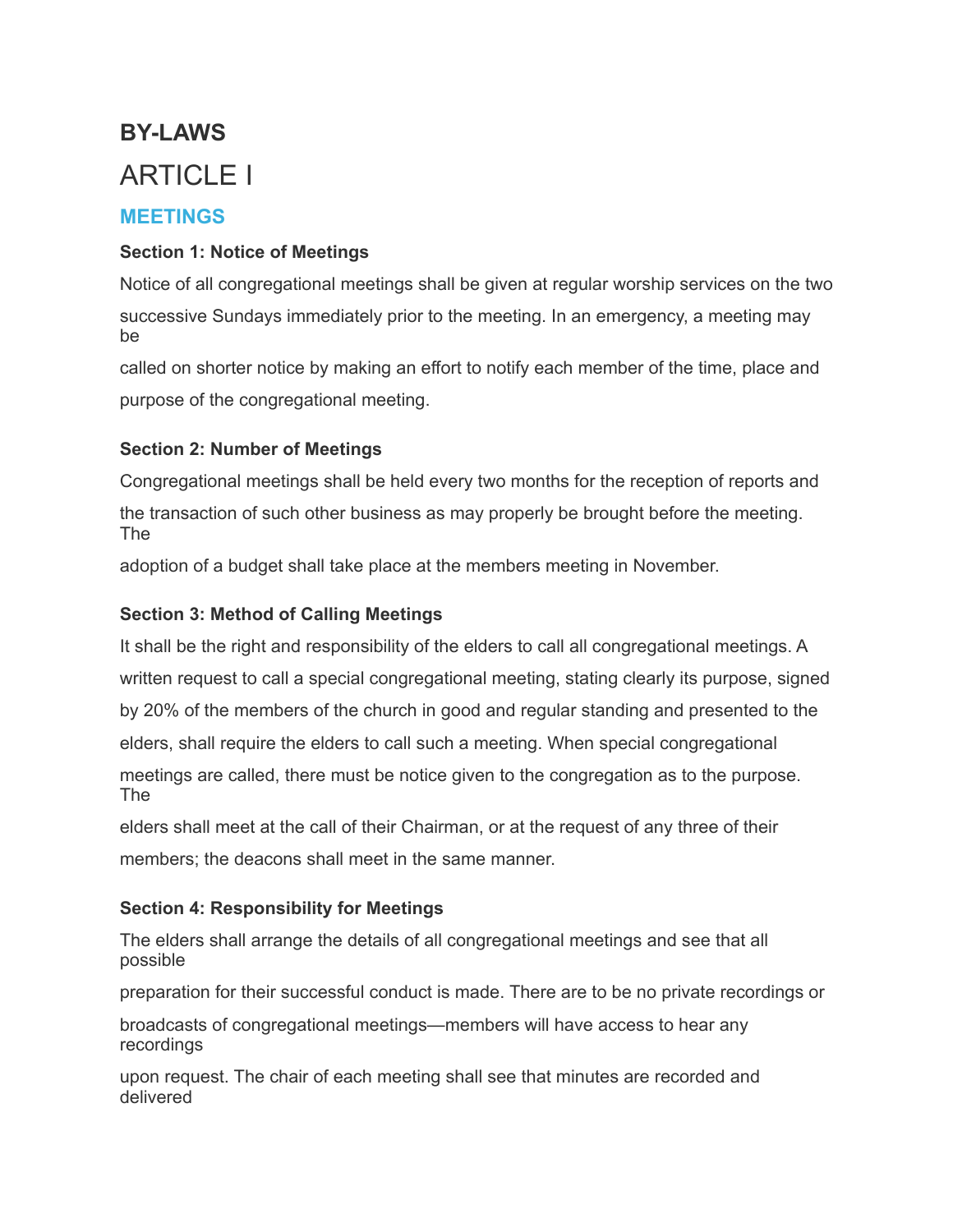to the clerk.

#### **Section 5: Quorum for Transaction of Business**

The voting members present at any constitutionally called congregational meeting shall be considered a quorum for the transaction of business. All church officers shall be voted upon

by written ballot. A quorum for elders and deacons meetings shall be 60% of their total number.

#### **Section 6: Voting Age**

Any member of the church eighteen years of age or over, in good and regular standing, shall have the right to vote on any question properly brought before the congregation.

# ARTICLE II

### **ELECTIONS**

#### **Section 1: Principles**

The process for church elections shall be interpreted and carried out to fulfill the following principles: Substantial prayer, both individually and corporately, should be an integral part of

the election process; Nominations should proceed with the support of the elders; All candidates for church office should be treated with the grace, kindness, and honesty appropriate in evaluating fellow members; The election process shall express that spirit of mutual trust, openness, and loving consideration that is appropriate within the body of our Lord Jesus Christ.

#### **Section 2: Selection of Officers**

The election of officers shall be held at a members' meeting of the church. Names of nominees to serve as elders or deacons shall be presented by the elders at the previous members' meeting (providing that previous meeting occurred at least six weeks prior), and the election shall proceed as directed by the moderator. The elders should seek recommendations and involvement from the general membership in the nomination process. Any member with reason to believe that a nominated candidate is unqualified for an office should express such concern to the elders. Members who cannot in good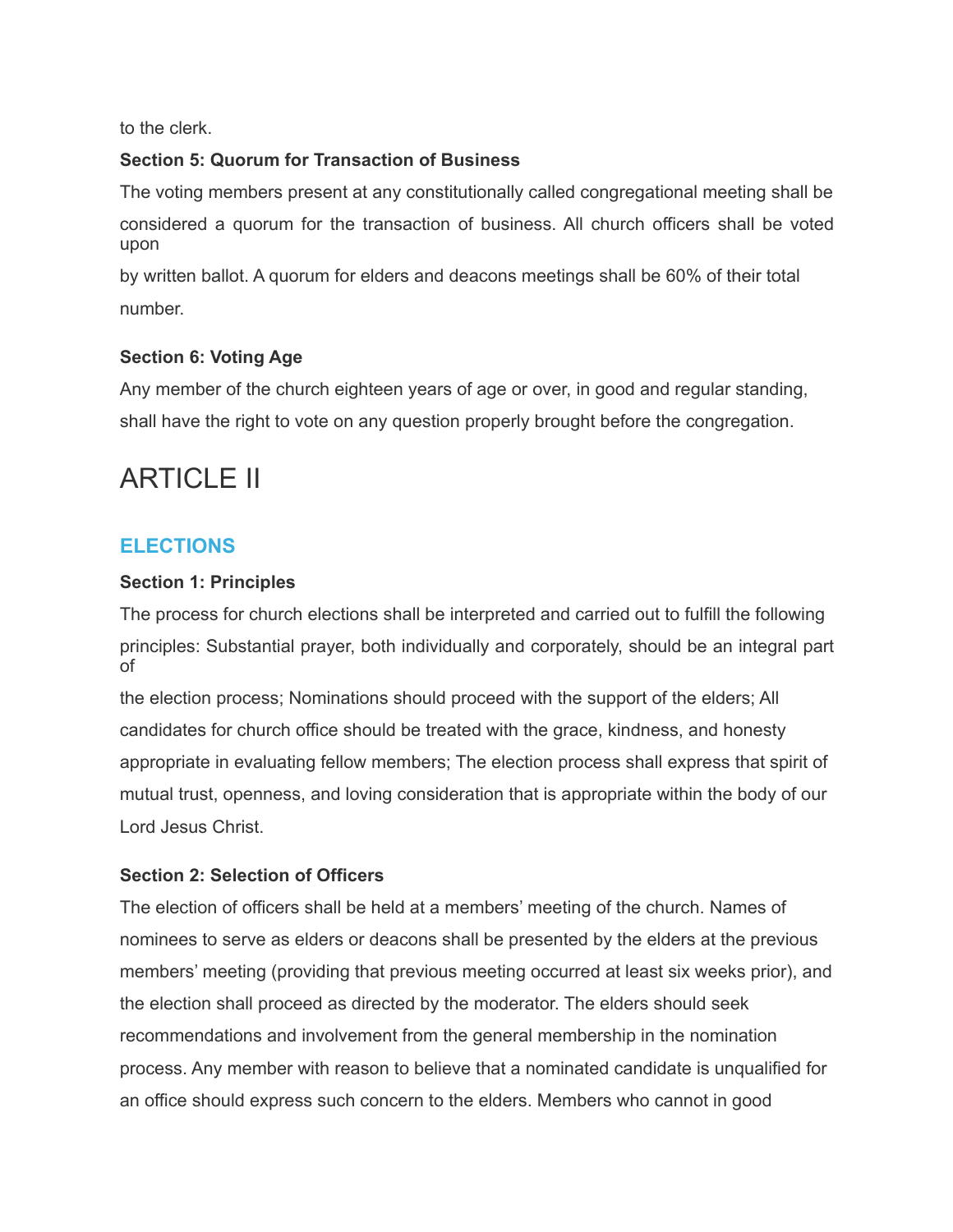conscience affirm a candidate should express their objection to the elders as far in advance

as possible before the relevant church members' meeting. The moderator shall declare elected all men receiving no less than 75% of all votes cast for the office of elder or deacon;

abstentions will not be considered as votes cast. The persons elected shall assume their respective offices upon election, unless another date has been specifically designated.

#### **Section 3: Calling of the Senior Pastor**

In the calling of any man to this position, the same basic process of calling an elder must be

followed. In addition, however, the church must be given adequate opportunity to assess the

preaching gifts of any potential senior pastor and, before being asked to express its judgment, must receive assurance from the elders that, having interviewed the man

concerned, they are in no doubt as to his wholehearted assent to the *London Baptist*

*Confession* of 1689 and the Church Covenant. Notice of the nomination of a man to be

elected to membership and called as senior pastor (which shall include, if necessary,

election to membership of him and his wife if he is married) must be given at two Sunday morning services following the nomination, prior to the vote at a members' meeting.

#### **Section 4: Calling of Associate Pastor**

In the calling of any man to the position of associate pastor, the same basic process of calling an elder must be followed. In addition, however, the church must be given adequate

opportunity to assess the preaching gifts of any potential associate pastor and, before being

asked to express its judgment, must receive assurance from the elders that, having interviewed the man concerned, they are in no doubt as to his wholehearted assent to the *London Baptist Confession of 1689* and the Church Covenant. Notice of the nomination of a

man to be called as associate pastor (which shall include, if necessary, election to membership of him and his wife if he is married) must be given at two Sunday morning services following the nomination, prior to the vote at a members' meeting.

# ARTICLE III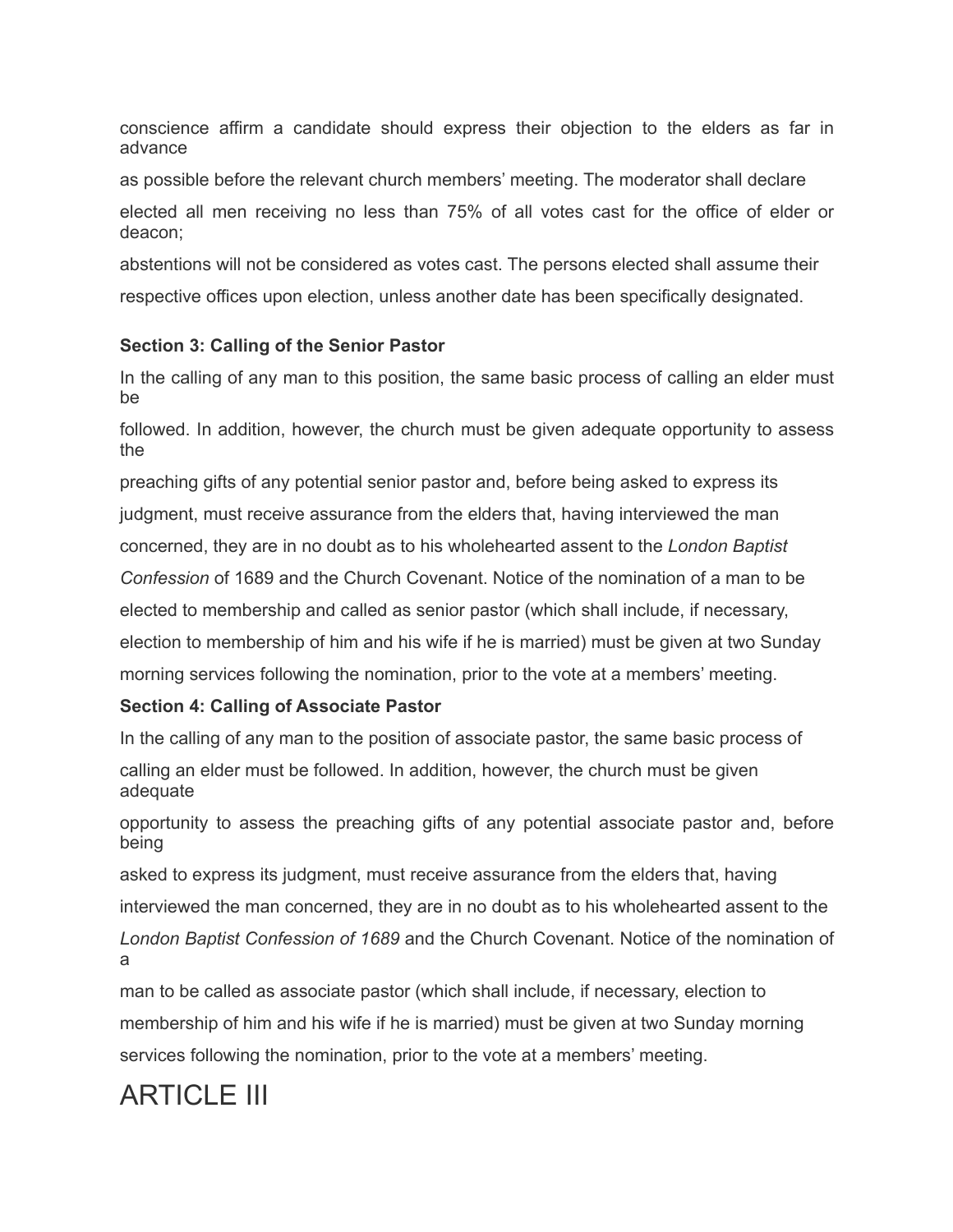### **COUNCIL OF APPEAL**

A Council of Appeal may be formed in two ways:

- 1. The elders may call upon the church to establish such a council.
- 2. The church may call for the establishment of such a council by a two-thirds vote of the members present and voting at a duly called congregational meeting.

The Council shall consist of the elders and/or deacons and an equal number of other members in good standing to be chosen by the congregation. The congregation shall also appoint a chairman from those on the Council to preside at its meetings.

A quorum for a Council of Appeal shall be four of the officers, four laymen, and the chairman. If a member of the Council is unable to attend a meeting after the judicial process

has begun, he may thereafter sit and hear the case but will be disqualified to vote on the final issue of the case.

The resolution of any matter shall require a two-thirds vote of a Council of Appeal. When a

final decision of the Council of Appeal is announced to the congregation, that decision is

final and the case is ended. The church should receive this decision in humility and prayer.

# ARTICLE IV

### **CLERK AND TREASURER**

#### **Section 1: Duties of the Church Clerk**

The Clerk shall keep a record of all business transacted at the various meetings of the

church, keep an accurate record of the membership, and carry on all necessary and related

correspondence for the congregation. The Clerk shall be annually appointed by

congregational vote.

#### **Section 2: Duties of the Church Treasurer**

The church Treasurer is to be responsible for the keeping of an accurate financial record of

all funds identified with the church, reconciling monthly statements, monitoring and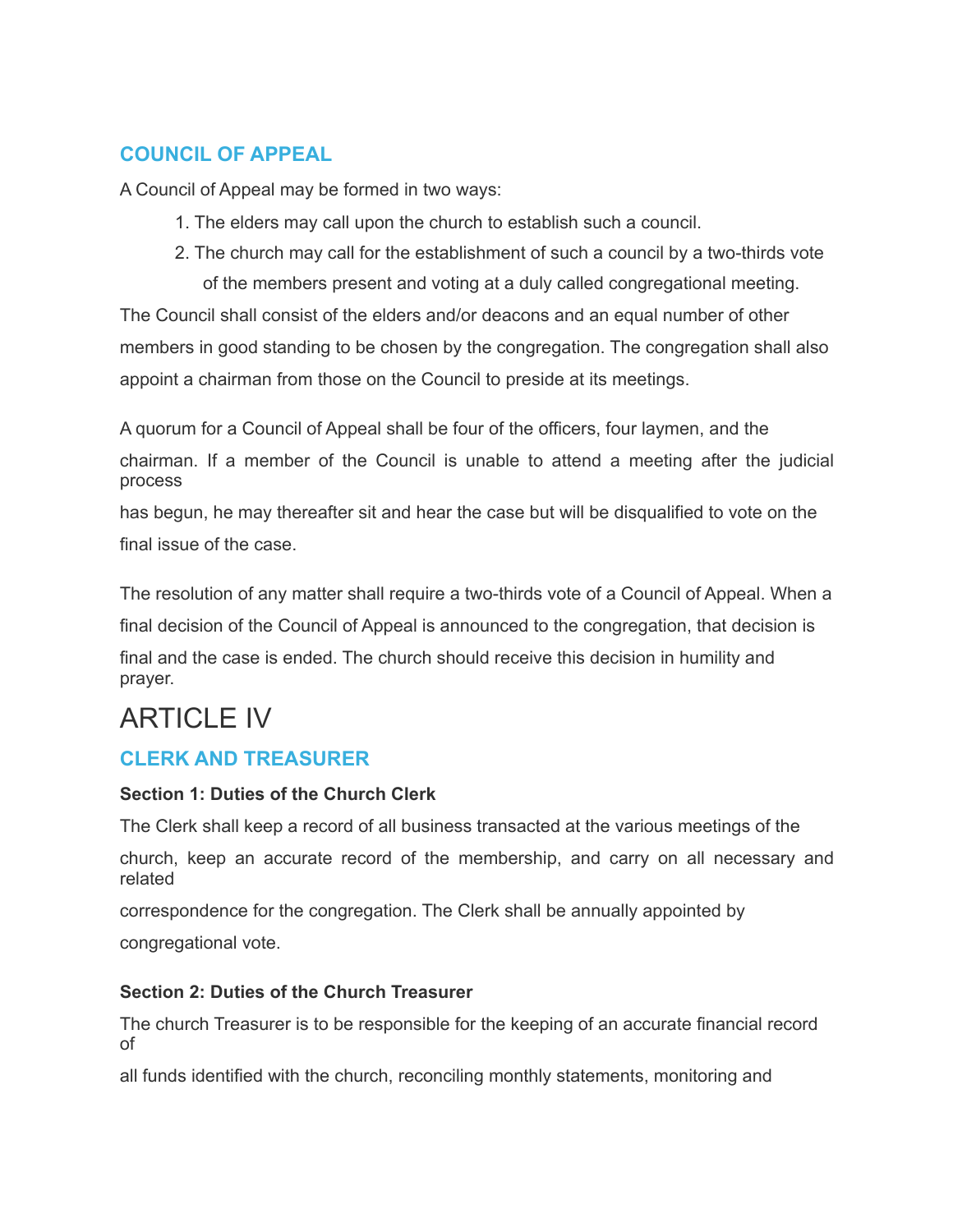safeguarding church accounts, attending to any filings required by the Internal Revenue Service, as well as maintaining records of individual contributions. The Treasurer shall be annually appointed by congregational vote. Eligible candidates to the office of Treasurer must consist of either:

- 1. A member in good standing possessing abilities in financial stewardship and accounting practices, willing to voluntarily serve in this position.
- 2. A paid Certified Public Accountant to handle or oversee the proper discharge of all the above referenced duties.

The Treasurer shall work with and report to the elders and Finance Committee. An assistant

Treasurer may be appointed to assist in these duties. The Treasurer shall ensure that a financial audit is conducted at least every 5 years by a certified public accountant.

# ARTICLE V

### **FINANCE COMMITTEE**

The Finance Committee shall be comprised of certain elders and up to 3 additional members who are appointed annually by the congregation. Their duties include working with the elders to prepare and recommend to the congregation an annual budget. After it has been approved by the congregation, this committee shall work in conjunction with the elders to oversee the administration of the budget.

# ARTICLE VI

### **CHURCH CORPORATION**

In compliance with the laws of the State of South Carolina for Corporations Not for Profit, this church shall have at least 3 (but not more than 7) men to serve as trustees of the corporation. There shall be a President, one or more Vice-Presidents, a Clerk, and a